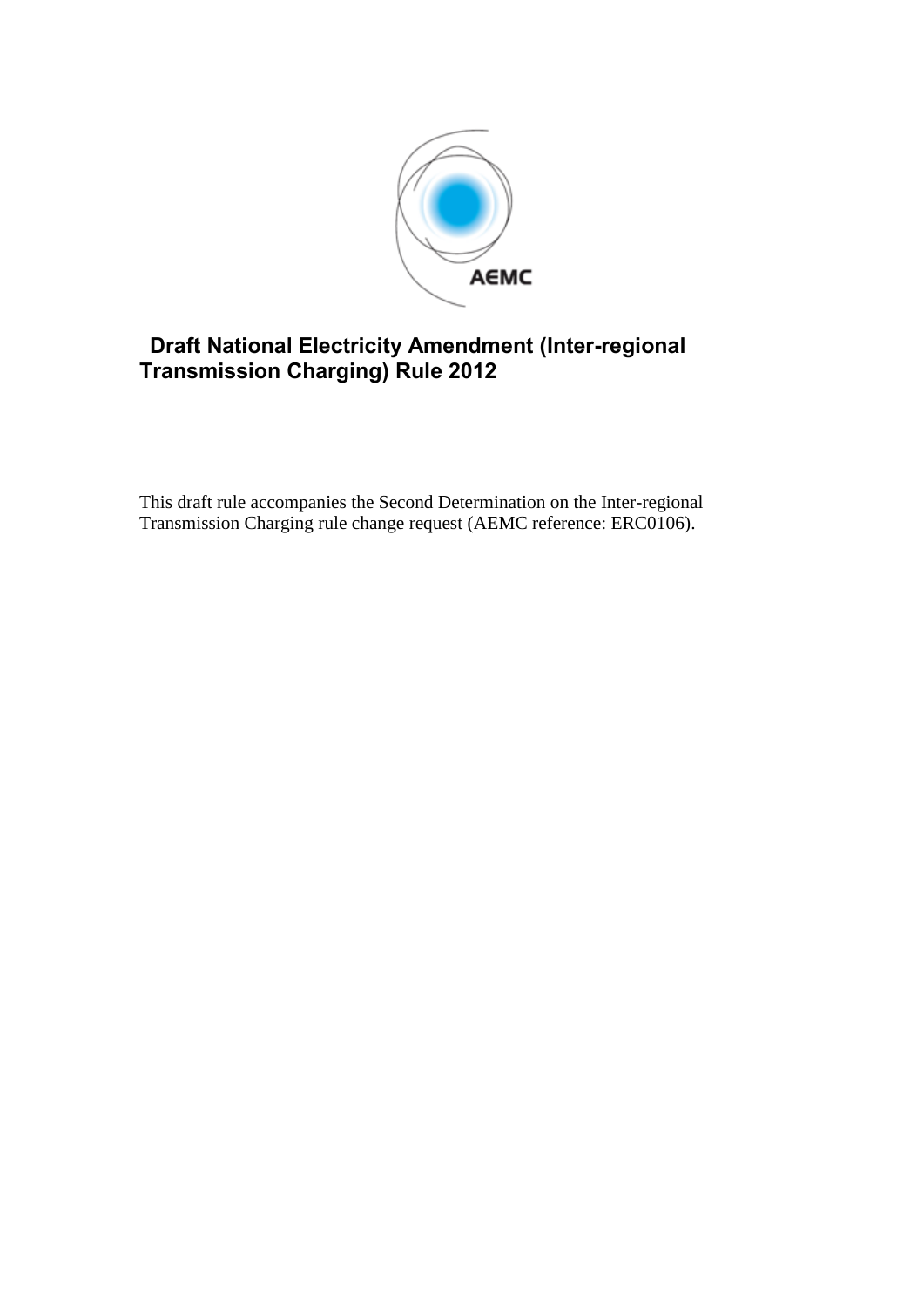# **Second Draft National Electricity Amendment (Inter-regional Transmission Charging) Rule 2012**

# **1 Title of Rule**

This Rule is the *Draft National Electricity Amendment (Inter-regional Transmission Charging) Rule 2012*.

# **2 Commencement**

Schedules 1 and 2 of this Rule commence operation on [COMMENCEMENT DATE 1].

Schedule 3 of this Rule commences operation on [COMMENCEMENT DATE 2].

# <span id="page-1-0"></span>**3 Amendment of the National Electricity Rules**

The National Electricity Rules are amended as set out in [Schedule 1.](#page-2-0)

# <span id="page-1-1"></span>**4 Amendment of the National Electricity Rules**

The National Electricity Rules are amended as set out in [Schedule 2.](#page-17-0)

# **5 Savings and Transitional Amendments to the National Electricity Rules**

The National Electricity Rules are amended as set out in [Schedule 3.](#page-20-0)

# **6 Notes**

Notes do not form part of the National Electricity Rules.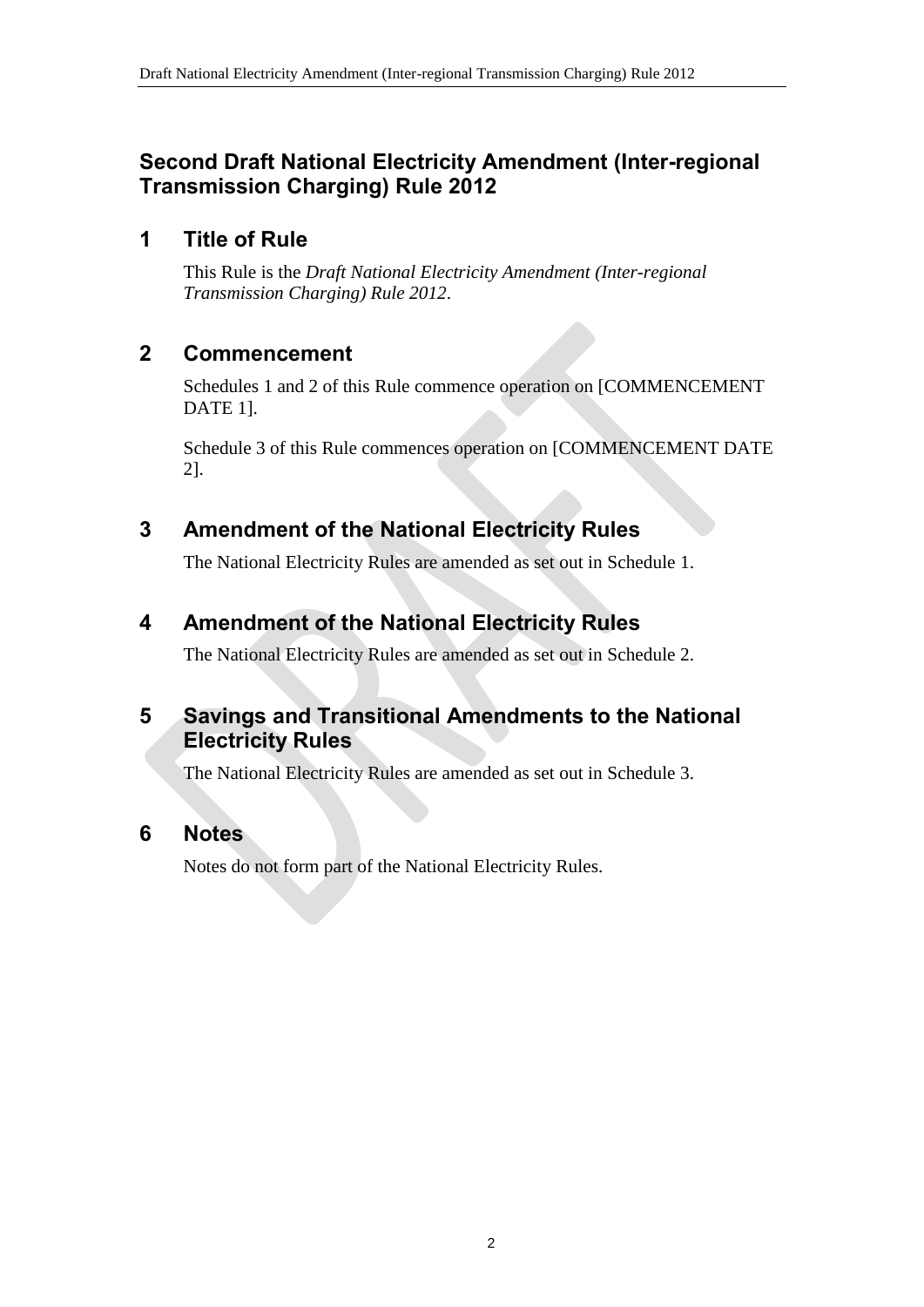### <span id="page-2-0"></span>**Schedule 1 Amendments of the National Electricity Rules**

(Clause [3\)](#page-1-0)

## **[1] Clause 3.6.5 Economic regulation of transmission services generally**

In clause  $3.6.5(a)(4C)(ii)$ , after ";" insert "and".

# **[2] Clause 3.6.5 Economic regulation of transmission services generally**

Omit clause 3.6.5(a)(5) in its entirety and substitute "**[Deleted]**".

# **[3] Reference to "provider" in various clauses**

In clauses 6A.22.2, 6A.22.3(a), 6A.22.4, 6A.24.1(d), 6A.24.3(a)(3), 6A.24.3(c)(2), 6A.26.1(a), 6A.26.1(b), 6A.29.1(f), 6A.29.2 and 6A.29.3, omit "provider" whenever occurring and substitute "*Transmission Network Service Provider*".

#### **Note:**

The AEMC drafting approach is to refer to "*Transmission Network Service Provider*" where there is reference in the *Rules* to "provider" (this drafting approach was adopted in the Economic Regulation of Network Service Provider rule change request).

# **[4] Clause 6A.22.1 Aggregate annual revenue requirement (AARR)**

In clause 6A.22.1, omit ", and" and substitute ";".

## **[5] Clause 6A.22.1 Aggregate annual revenue requirement (AARR)**

In clause 6A.22.1(2), omit "." and substitute:

; and

(3) by any allocation as agreed between *Transmission Network Service Providers* in accordance with clause 6A.29.3.

# **[6] Clause 6A.22.3 Meaning of attributable cost share**

In clause 6A.22.3(a), omit "under the principles in clause 6A.23.2" and substitute "or approved, under this Part".

# **[7] Clause 6A.22.3 Meaning of attributable cost share**

In clause 6A.22.3(a)(2), after "*transmission system*" insert "and any other *transmission system*".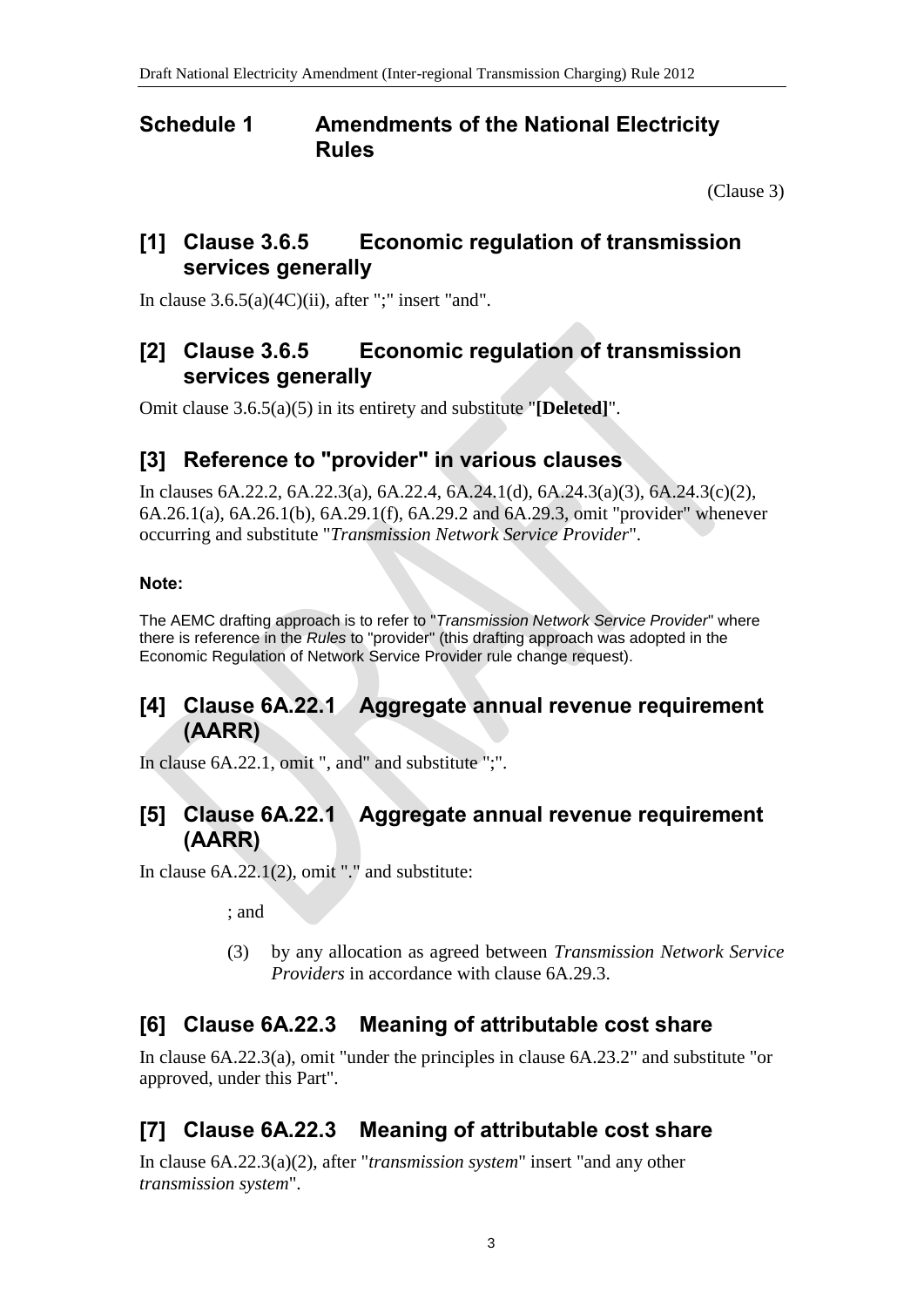# **[8] Clause 6A.23.2 Principles for the allocation of the AARR to categories of prescribed transmission services**

Omit the clause 6A.23.2 heading, and substitute "Principles for the allocation of the Aggregate Annual Revenue Requirement".

## **[9] Clause 6A.23.2 Principles for the allocation of the AARR to categories of prescribed transmission services**

In clause 6A.23.2(d)(3), omit "and" where last occurring, and substitute "and/or".

### **[10] Clause 6A.23.3 Principles for the allocation of the ASRR to transmission network connection points**

Omit clause 6A.23.3, including the clause heading, and substitute:

#### **Clause 6A.23.3 Principles for the allocation of the Annual Service Revenue Requirement to connection points**

The principles for the allocation of the *annual service revenue requirement* for a *Transmission Network Service Provider* for each *category of prescribed transmission services* to the relevant *connection points* (other than the *connection points* of any *Market Network Service Provider*), and the manner and sequence in which adjustments can be made to those allocations, for the relevant *regulatory year* to which the *maximum allowable revenue* relates to, must be in accordance with the following:

- (a) The *annual service revenue requirement* for *prescribed TUOS services* is to be allocated to between a locational component (*pre-adjusted locational component*) and a non-locational component (*pre-adjusted non-locational component*) either:
	- (1) as to 50% to each component; or
	- (2) an alternative allocation to each component, that is based on a reasonable estimate of future *network* utilisation and the likely need for future *transmission* investment, and that has the objective of providing more efficient locational signals to *Market Participants*, *Intending Participants* and end-users.
- (b) Subject to paragraph (d), the *pre-adjusted locational component* is to be adjusted by:
	- (1) subtracting any amount estimated as proceeds from *auctions* estimated to be receivable by the *Transmission Network Service Provider* from the *connection points* for each relevant *directional interconnector* as referred to in clause 3.18.4, and adjusted in accordance with paragraph (f); and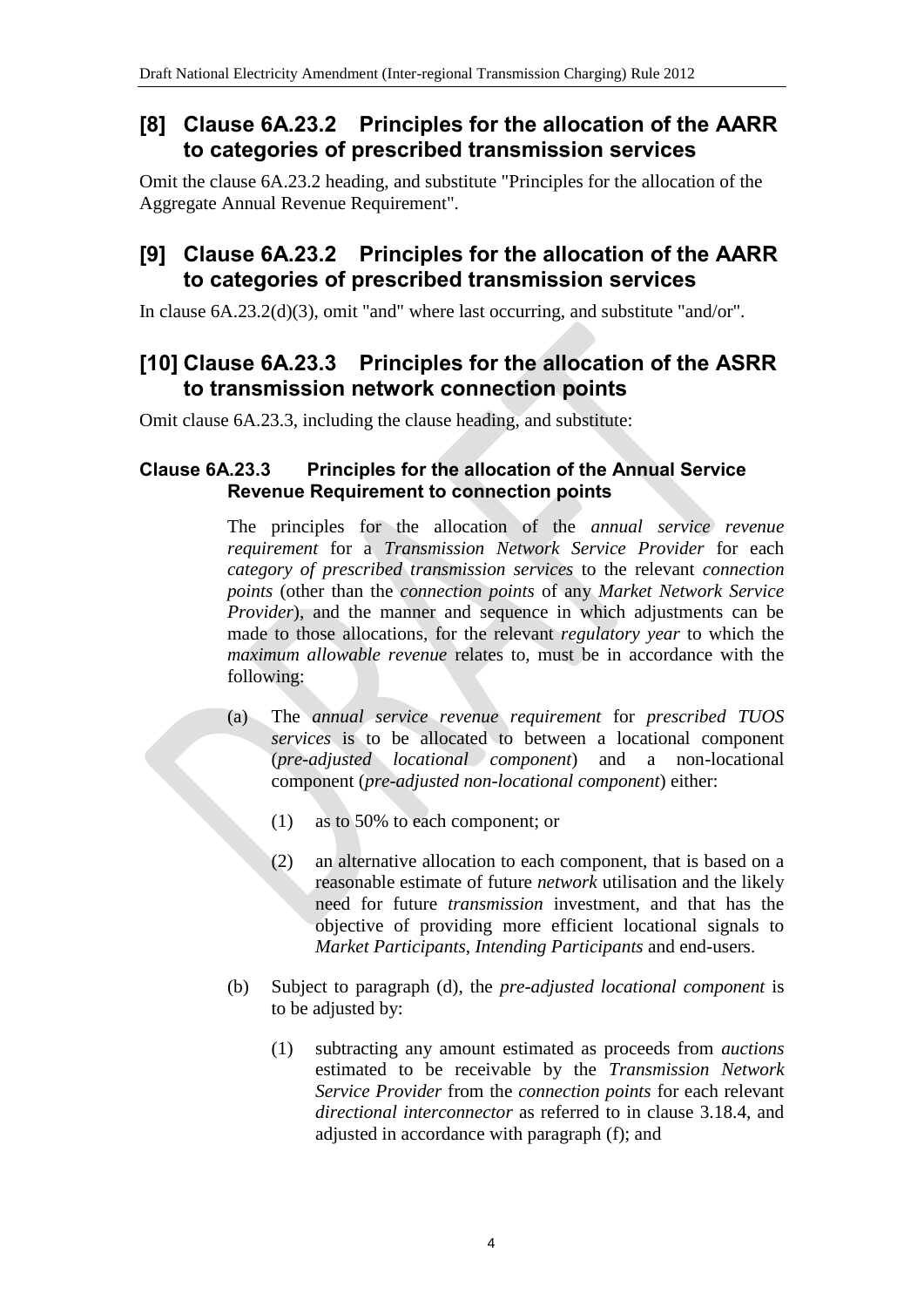(2) adding or subtracting the amount estimated by the *Co-ordinating Network Service Provider* for the *modified load export charge* receivable by or payable to the *Transmission Network Service Provider* under clause 6A.29A.5, and adjusted in accordance with paragraph (f),

(the *adjusted locational component*).

- (c) If the *adjusted locational component* is a positive amount, it is to be allocated to *transmission network connection points* of *Transmission Customers* on the basis of their proportionate use of the relevant *transmission system* assets. The *CRNP methodology* and the *modified CRNP methodology* are two permitted methodologies to estimate the proportionate use of the relevant *transmission system* assets as referred to in paragraph (b).
- (d) If the *adjusted locational component* is a negative amount, then the *adjusted locational component* will be deemed to be zero and the absolute value of that negative amount is to be subtracted from the *pre-adjusted non-locational component* under subparagraph (e)(1).
- (e) The *pre-adjusted non-locational component* is to be adjusted by:
	- (1) subtracting the absolute value of the amount (if any) referred to in paragraph (d);
	- (2) adding or subtracting any amount for *settlements residue* (not being any *auction* amount referred to in subparagraph (b)(1), but including any amount of *settlements residue* due to *intra-regional loss factors*) estimated to be receivable by or payable to the *Transmission Network Service Provider* in accordance with clause  $3.6.5(a)(3)$ ;
	- (3) adding or subtracting any adjustment arising as a result of the application of clauses  $6A.23.4(c)$  and  $(d)$ ;
	- (4) any amount arising as a result of the application of prudent discounts (if any) under clauses 6A.26.1(d) to (g); and
	- (5) adding or subtracting any *over-recovery amount* or *under-recovery amount*, and adjusted in accordance with paragraph (f),

(the *adjusted non-locational component*).

- (f) An amount estimated in subparagraphs  $(b)(1)$ ,  $(b)(2)$  and  $(e)(5)$  must be adjusted as the sum of:
	- (1) the difference between: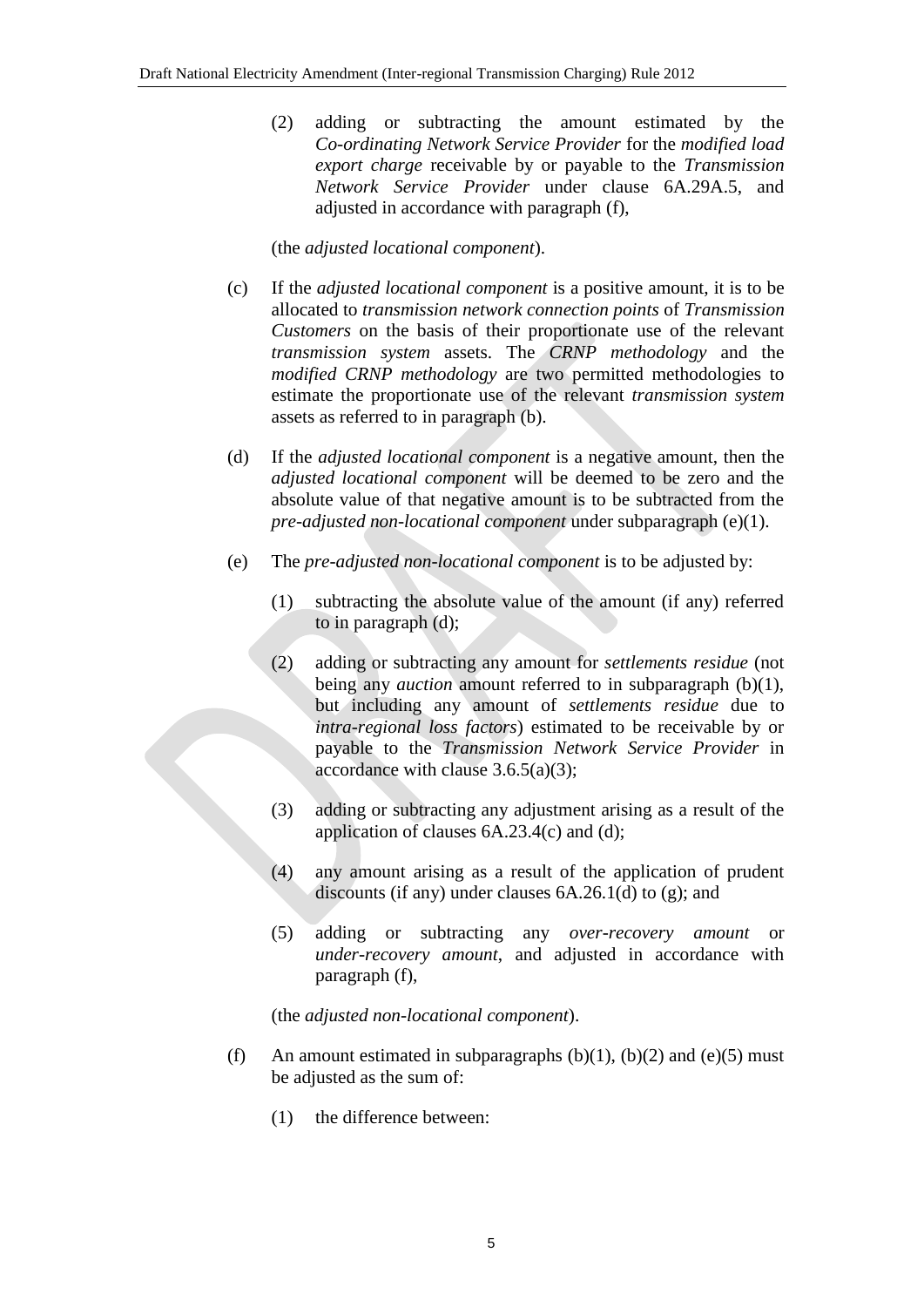- (i) the estimated amount payable or receivable for a service (or component of a service) referred to in subparagraphs (b)(1), (b)(2) and (e)(5) in year  $t - 1$ ; and
- (ii) the amount actually payable or receivable for that service (or that component of service) in year  $t - 1$ ;
- (2) the difference between:
	- (i) the actual amount payable or receivable for that service (or that component of service) in year t - 2; and
	- (ii) the estimate of the amount payable or receivable for that service (or component of a service) in year t - 2 that was used for the purposes of clause  $(f)(1)(i)$  in accordance with the *Co-ordinating Network Service Provider's* or the *Transmission Network Service Provider's* (as the case may be) *pricing methodology* that applied in year t - 1; and
- (3) grossed up on the basis of the *allowed rate of return* as approved by the *AER* in the relevant *revenue determination* that applies to the *Transmission Network Service Provider* at the time when the further adjustment is to be made.
- (g) For the purposes of paragraph (f):
	- "year t" means the *regulatory year* in which adjustments are made under paragraph (f).
	- "year t 1" means the *regulatory year* immediately prior to year t or, where year t is the first year of a *regulatory control period*, the last *regulatory year* of the previous *regulatory control period*.
	- "year t 2" means the *regulatory year* immediately prior to year t - 1 or, where year t is the:
		- (1) first year of a *regulatory control period*, the penultimate *regulatory year* of the previous *regulatory control period*; and
		- (2) second year of a *regulatory control period*, the last *regulatory year* of the previous *regulatory control period*.
- (h) The *annual service revenue requirement* for *prescribed common transmission services* is to be adjusted by adding the operating and maintenance costs incurred in the provision of those services (to the extent that those costs were subtracted from the *maximum allowed revenue* in accordance with clause 6A.22.1).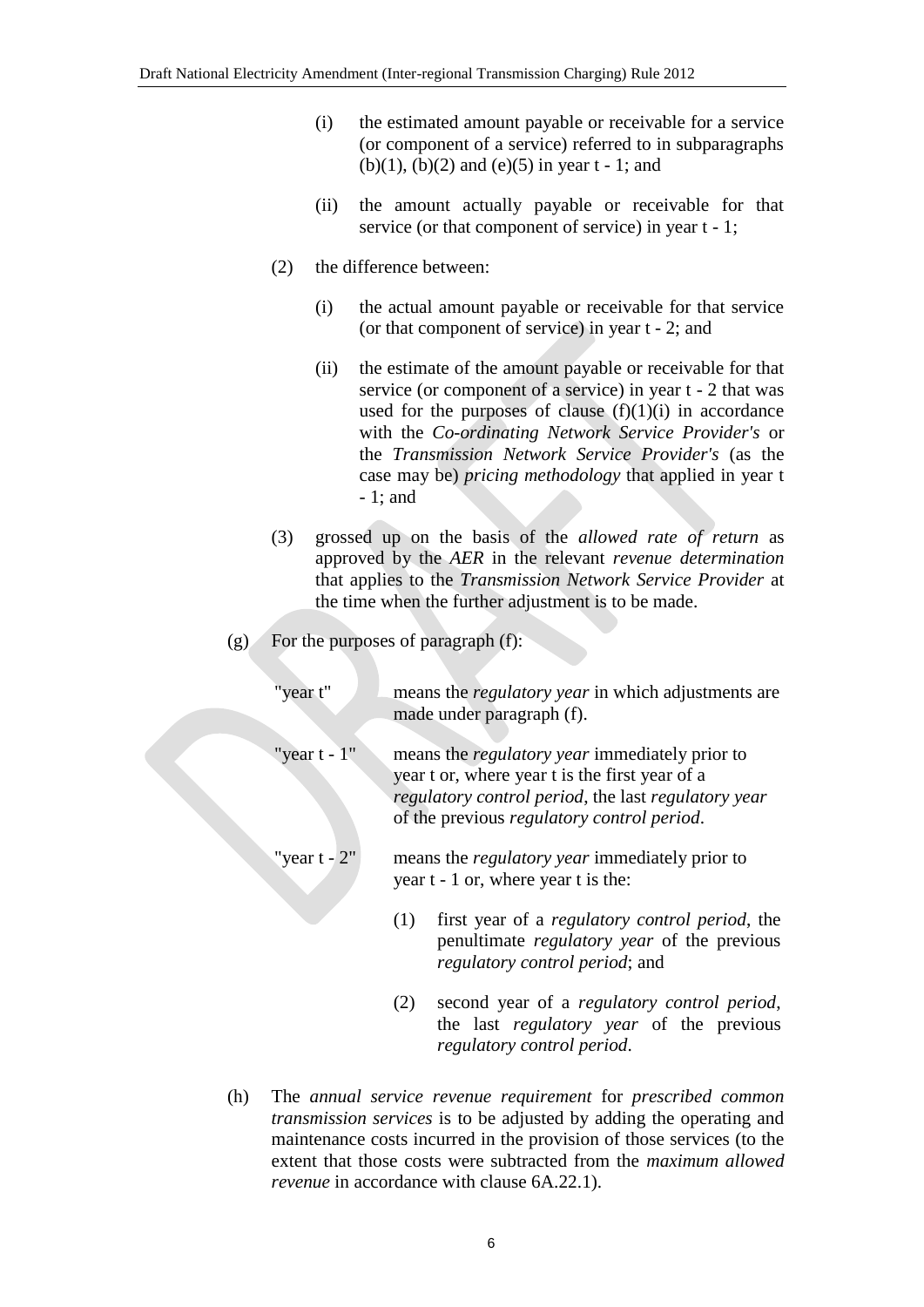- (i) The whole of the *annual service revenue requirement* for *prescribed entry services* is to be allocated to *transmission network connection points* (other than *connection points* of any *Market Network Service Provider*) in accordance with the *attributable connection point cost share* for *prescribed entry services* that are provided by the *Transmission Network Service Provider* at that *connection point*.
- (j) The whole of the *annual service revenue requirement* for *prescribed exit services* is to be allocated to *transmission network connection points* (other than *connection points* of any *Market Network Service Provider*) in accordance with the *attributable connection point cost share* for *prescribed exit services* that are provided by the *Transmission Network Service Provider* at that *connection point*.

# **[11] Clause 6A.23.4 Price structure principles**

Omit clause 6A.23.4, including the clause heading, and substitute:

#### **6A.23.4 Principles for the recovery of the Annual Service Revenue Requirement as prices**

Principles for the recovery the *annual service revenue requirement* for a *Transmission Network Service Provider* as prices for *Transmission Customers* (but not *Market Network Service Providers*) for the relevant *regulatory year* to which the *maximum allowable revenue* relates to, must be made in accordance with the following:

- (a) The *Transmission Network Service Provider* must have separate prices for:
	- (1) *prescribed TUOS services adjusted locational component*;
	- (2) *prescribed TUOS services adjusted non-locational component*;
	- (3) *prescribed common transmission services*;
	- (4) *prescribed entry services*; and
	- (5) *prescribed exit services*.
- (b) Prices for recovering the *prescribed TUOS services adjusted locational component*:
	- (1) must be based on demand at times of greatest utilisation of the *transmission network* by *Transmission Customers* and for which *network* investment is most likely to be contemplated;
	- (2) subject to subparagraph (3) below, must not change by more than 2% on a *load* weighted average basis for the relevant *region* compared with the previous *regulatory year*; and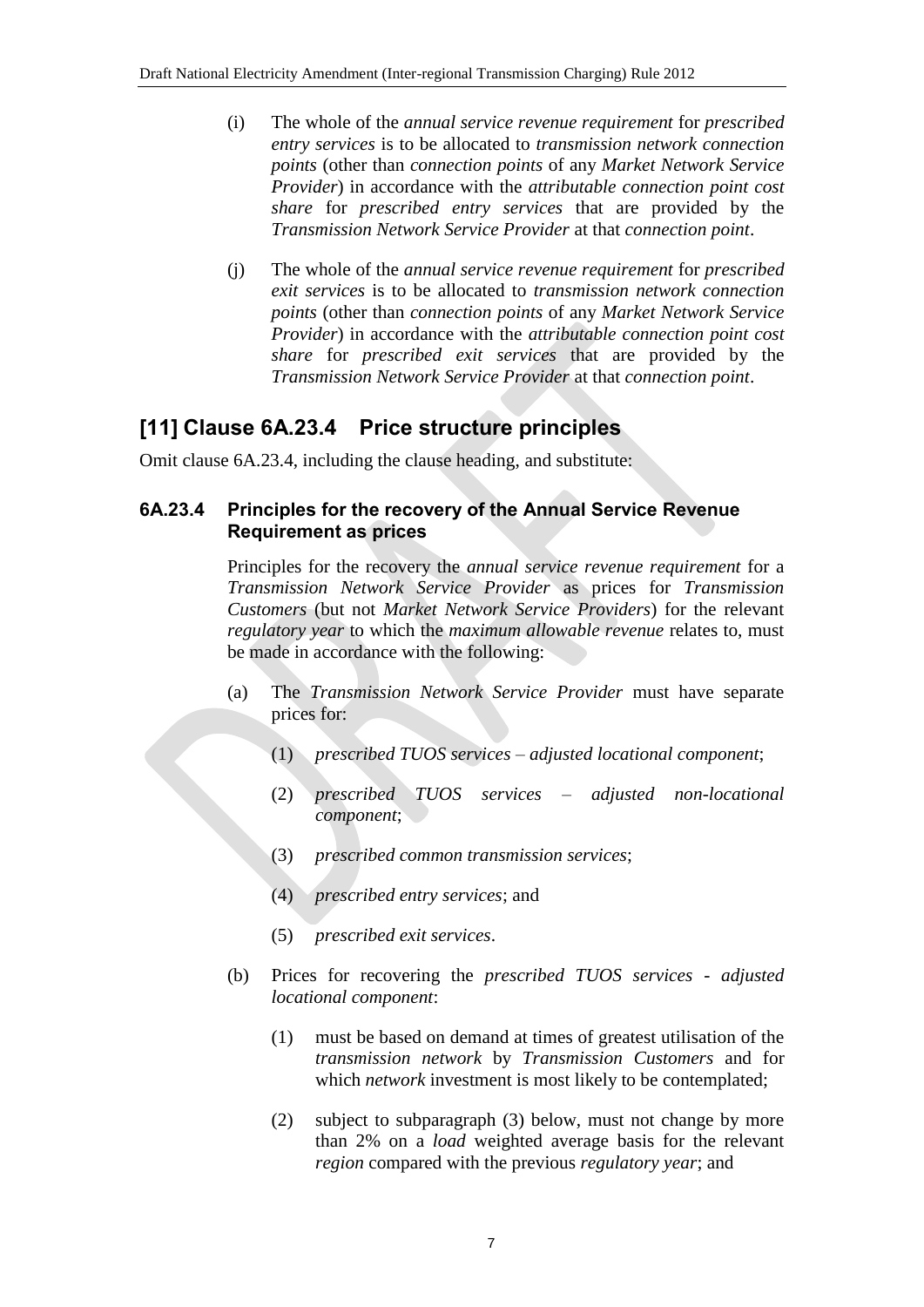- (3) may only change by more than 2%:
	- (i) to the extent that the change in prices relate to the adjusted *modified load export charge* as referred to in clause  $6A.23.3(b)(2)$ ; and
	- (ii) if, since the commencement of the previous *regulatory year*:
		- (A) the *load* at the *connection point* has materially altered;
		- (B) in connection with that alteration, the *Transmission Customer* requested a renegotiation of its *connection agreement* with the *Transmission Network Service Provider*; and
		- (C) the *AER* approved the change.
- (c) If, in the case of an increase in prices for recovering the *prescribed TUOS services* - *adjusted locational component*, the application of paragraph (b)(2) would result in a shortfall for the *prescribed TUOS services* - *adjusted locational component*, any shortfall may be recovered by adjusting upward the *prescribed TUOS services non-locational component* in clause 6A.23.3(e)(3).
- (d) If, in the case of a decrease in prices for recovering the *prescribed TUOS services* - *adjusted locational component*, the application of paragraph (b)(2) would result in a surplus for the *prescribed TUOS services* - *adjusted locational component*, any surplus must be offset by adjusting downward the *prescribed TUOS services non-locational component* in clause 6A.23.3(e)(3).
- (e) Prices for recovering the *prescribed TUOS services adjusted non-locational component* must be on a *postage-stamp basis*.
- (f) Prices for recovering *prescribed common transmission services* must be on a *postage-stamp basis*.
- (g) Prices for recovering *prescribed entry services* and *exit services* must be a fixed annual amount.

#### **[12] Clause 6A.24.1 Pricing methodologies generally**

Omit clause 6A.24.1(b) and substitute:

(b) A *pricing methodology* is a methodology, formula, process or approach that, when applied by a *Transmission Network Service Provider* (or a *Co-ordinating Network Service Provider* on behalf of *Transmission Network Service Providers* within a *region*):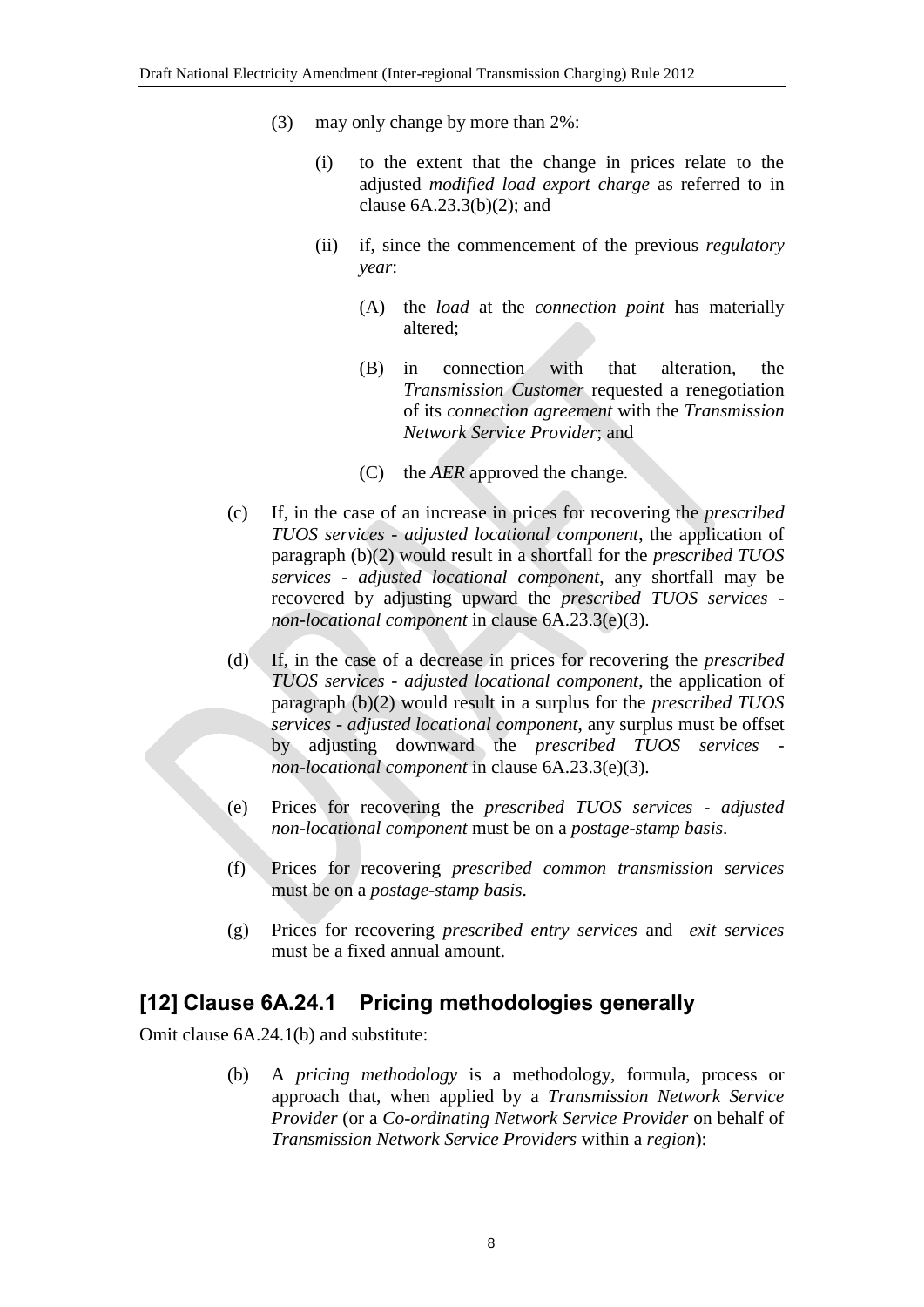- (1) allocates the *aggregate annual revenue requirement* for *prescribed transmission services* provided by the *Transmission Network Service Provider* to each *category of prescribed transmission services*;
- (2) provides for the manner and sequence of adjustments to the *annual service revenue requirement*;
- (2) allocates the *annual service revenue requirement* to *transmission network connection points* (other than *connection points* of any *Market Network Service Provider*); and
- (3) determines the structure and recovery of prices for each *category of prescribed transmission services* under 6A.23.4(a).

## **[13] Clause 6A.24.1 Pricing methodologies generally**

After clause 6A.24.1(b), insert:

- (b1) In addition to complying with any other requirements under this Chapter 6A, the *pricing methodology* of a *Transmission Network Service Provider* that is the *Co-ordinating Network Service Provider* for a *region* must provide for:
	- (1) the allocation of the *AARR* for *prescribed transmission services* provided by *Transmission Network Service Providers* within that *region*, including any allocation of the *AARR* as agreed between *Transmission Network Service Providers* in accordance with clause 6A.29.3;
	- (2) the calculation of *modified load export charges* consistent with clause 6A.29A.2;
	- (3) the allocation of *modified load export charges*:
		- (i) receivable by other *Co-ordinating Network Service Providers* in *interconnected regions*; and
		- (ii) payable to other *Co-ordinating Network Service Providers* in *interconnected regions*,

to each *Transmission Network Service Provider* within its *region* under clause 6A.29A.5; and

(4) the allocation of proceeds from *auctions* receivable by or payable to the *Transmission Network Service Provider* in its *region* as referred to in clause 6A.23.3(b)(1).

# **[14] Clause 6A.24.1 Pricing methodologies generally**

After clause 6A.24.1(d), insert: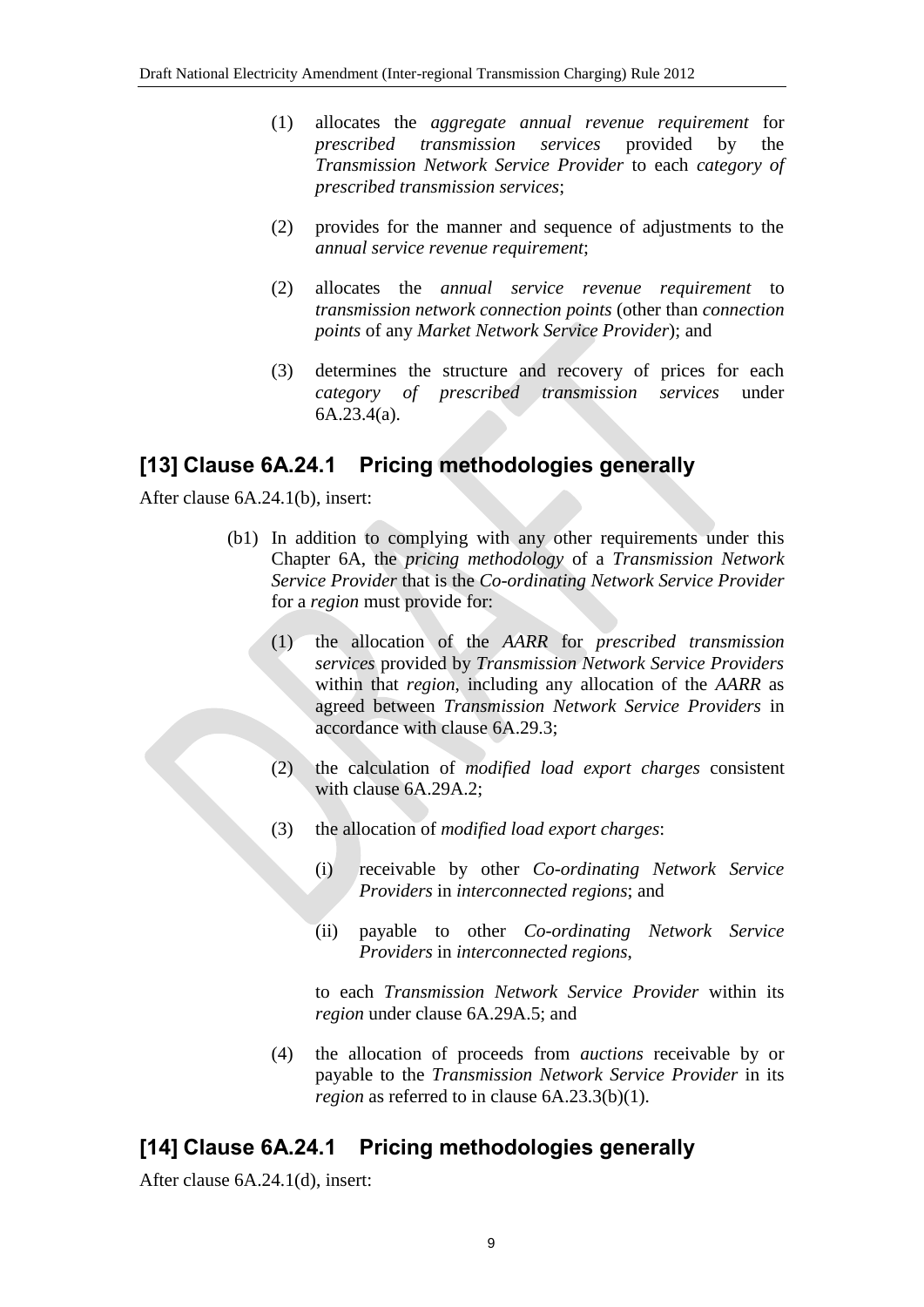(d1) Where this Chapter provides that a matter is to be determined in accordance with the *pricing methodology* of a *Transmission Network Service Provider* who is the *Co-ordinating Network Service Provider* for a *region*, then no other *pricing methodology* applies in relation to that matter.

## **[15] Clause 6A.24.2 Publication of pricing methodology and transmission network prices**

Omit clause 6A.24.2 and substitute:

A *Transmission Network Service Provider* must publish:

- (a) a current copy of its *pricing methodology* on its website;
- (b) if that *Transmission Network Service Provider* is also a *Co-ordinating Network Service Provider*, details of all *modified load export charges* to apply for the following *financial year* by [15 March] each year; and
- (c) the prices for each of the *categories of prescribed transmission services* to apply for the following *financial year* by 15 May each year.

**Note:**

*Transmission Network Service Providers* are required to publish their prices for *transmission services* to apply for the following *financial year* by 15 May each year for the purposes of determining *distribution service* prices.

# **[16] Clause 6A.25.2 Contents of pricing methodology guidelines**

In clause 6A.25.2(d), omit "and" where lastly occurring.

# **[17] Clause 6A.25.2 Contents of pricing methodology guidelines**

In clause 6A.25.2(e), omit "." and substitute:

;

- (f) those parts (if any) of a proposed *pricing methodology* or the information accompanying it, that will not be publicly disclosed without the consent of the *Transmission Network Service Provider*; and
- (g) the matters which *Transmission Network Service Providers* that are also *Co-ordinating Network Service Providers* must include in their *pricing methodologies* in accordance with clause 6A.24.1(b1) for: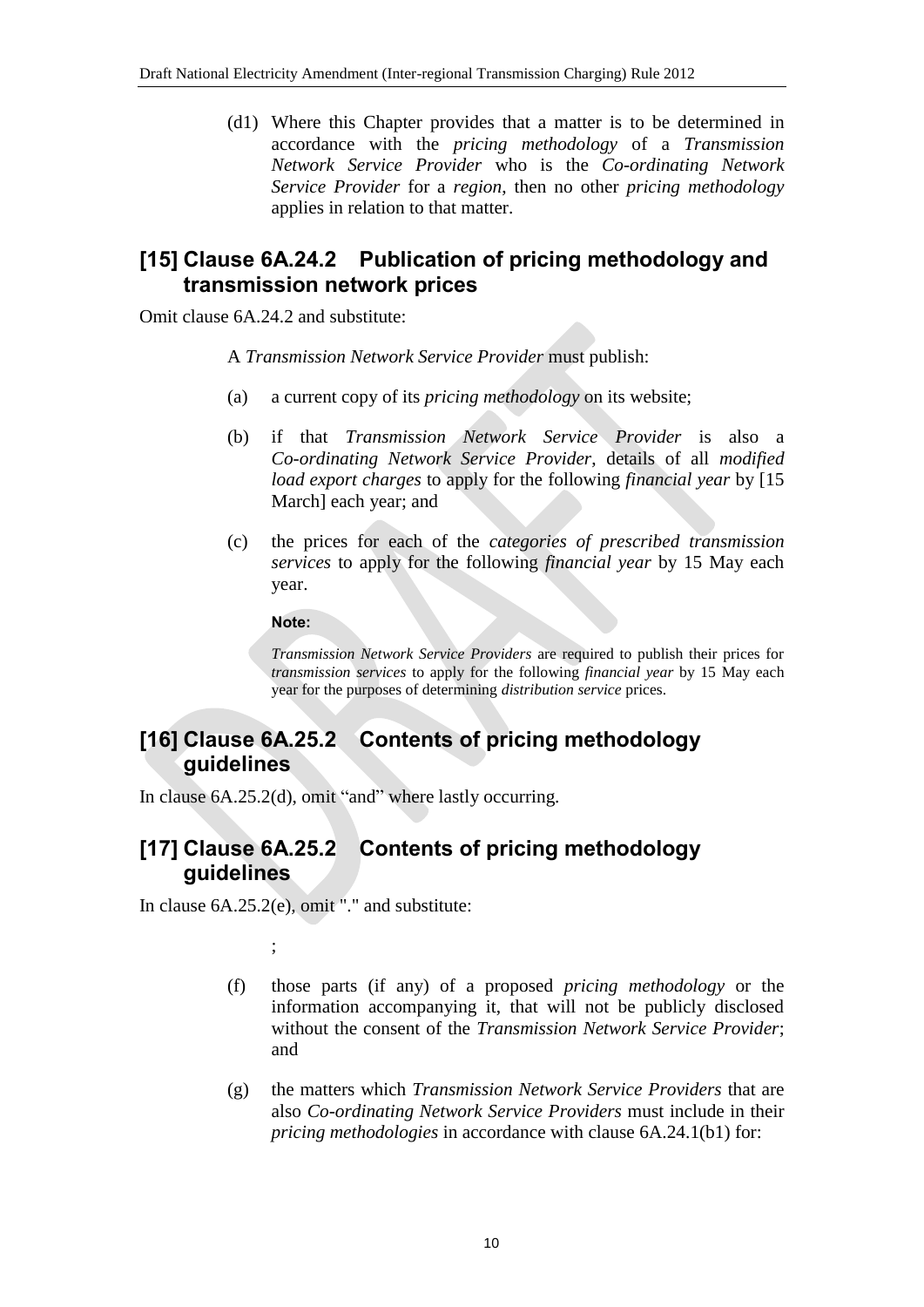- (1) the allocation of the *AARR* for *prescribed transmission services* provided by *Transmission Network Service Providers* within that *region*, including any allocation of the *AARR* as agreed between *Transmission Network Service Providers* in accordance with clause 6A.29.3;
- (2) the calculation of *modified load export charges* consistent with clause 6A.29A.2; and
- (3) the allocation of *modified load export charges*:
	- (i) receivable by other *Co-ordinating Network Service Providers* in *interconnected regions*; and
	- (ii) payable to other *Co-ordinating Network Service Providers* in *interconnected regions*,

to each *Transmission Network Service Provider* within its *region* under clause 6A.29A.5.

# **[18] Clause 6A.26.1 Agreements for prudent discounts for prescribed transmission services**

Omit clause 6A.26.1(d) and substitute:

- (d) Subject to this clause 6A.26.1, a *Transmission Network Service Provider* who agrees to charge a beneficiary reduced charges may recover the difference between the revenue that would be recovered by the application of the maximum prices referred to in paragraph (a) and the reduced charges (the **discount amount**) from *Transmission Customers* through charges for either or both:
	- (1) the *adjusted non-locational component*; and
	- (2) *prescribed common transmission services*,

in accordance with the *Co-ordinating Network Service Provider's* or *Transmission Network Service Provider's pricing methodology* (as the case may be).

#### **[19] Clause 6A.26.1 Agreements for prudent discounts for prescribed transmission services**

In clause 6A.26.1(f), after "discount amount" insert "through either or both the charges referred to in subparagraphs  $(d)(1)$  and  $(2)$ ".

## **[20] Clause 6A.26.1 Agreements for prudent discounts for prescribed transmission services**

Omit clause 6A.26.1(g) and substitute: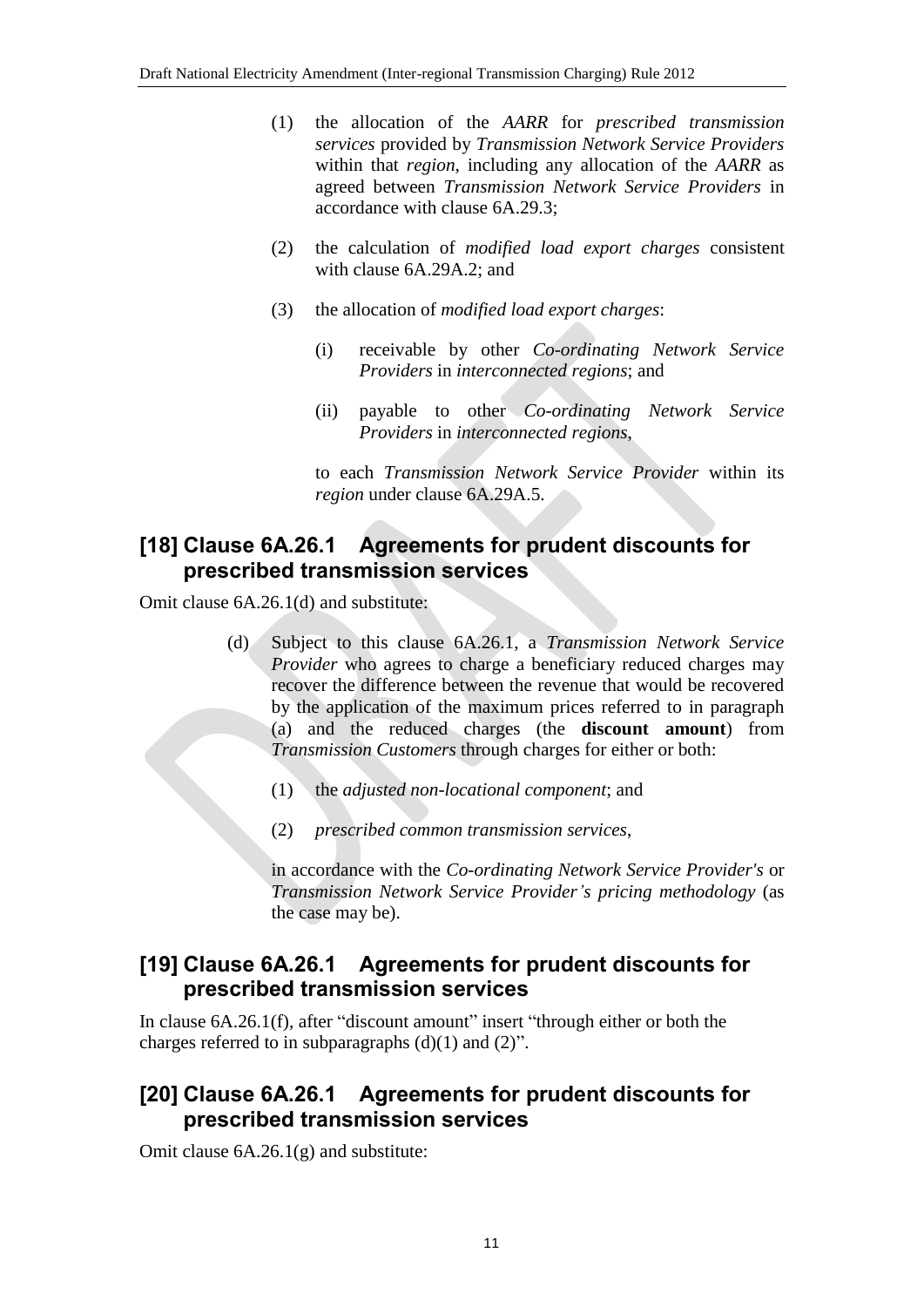(g) Where for any reason the *Transmission Network Service Provider* does not recover the proportion of a discount amount that the *Transmission Network Service Provider* is entitled to recover from other *Transmission Customers* under this clause in the *financial year* in which the reduced charges apply, the *Transmission Network Service Provider* may recover the difference through charges to *Transmission Customers* for the *adjusted non-locational component* of *prescribed TUOS services* to apply in a subsequent *financial year*, in accordance with the *Transmission Network Service Provider's pricing methodology.*

## **[21] New clause 6A.27.6 Billing of modified load export charges**

After rule 6A.27, insert:

#### **6A.27.6 Billing of modified load export charges**

Rule 6A.27 does not apply to the process of calculating and billing *modified load export charges*, which is regulated under Rule 6A.29A.

### **[22] Clause 6A.27.2 Minimum information to be provided in network service bills**

Omit clause 6A.27.2(b)(1) and substitute:

(1) charges for the *adjusted locational component* and the *adjusted non-locational component* of *prescribed TUOS services*; and

## **[23] Clause 6A.27.4 Payments between Transmission Network Service Providers**

In the clause heading after "Transmission Network Service Providers", insert "in the same region".

## **[24] Clause 6A.27.4 Payments between Transmission Network Service Providers**

Omit clauses 6A.27.4 and substitute:

(a) A *Transmission Network Service Provider* must pay other *Transmission Network Service Providers* within the same *region* an amount of revenue equal to that which it is estimated it will collect during the following *regulatory year* or *financial year* (as the case may be), as charges for *prescribed transmission services* for the use of *transmission systems* owned by those other *Transmission Network Service Providers*.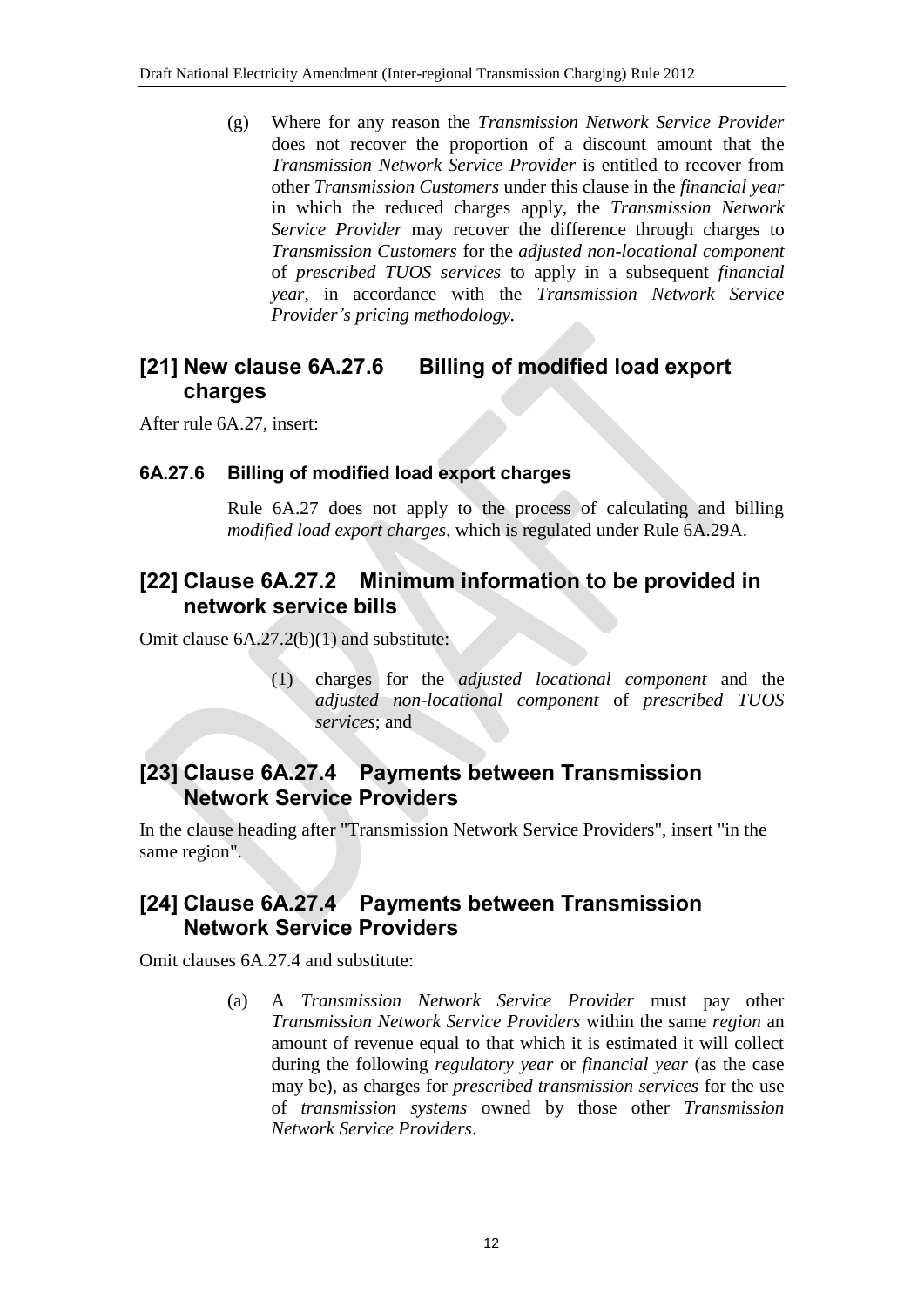- (b) The amount of any financial transfer under paragraph (a) must be determined by the relevant *Co-ordinating Network Service Provider* and paid in equal monthly instalments.
- (c) **[Deleted]**

#### **[25] Clause 6A.27.5 Calculation of financial transfers between Transmission Network Service Providers**

In the heading after "Transmission Network Service Providers", insert "in the same region".

## **[26] Clause 6A.27.5 Calculation of financial transfers between Transmission Network Service Providers**

In clause 6A.27.5(a), omit "provider's revenue to a *Transmission Customer* in relation to a *connection point* with another *Network Service Provider*" and substitute "*Transmission Network Service Provider's* revenue to a *Transmission Customer* in relation to a *connection point* with another *Network Service Provider* in the same *region*".

#### **[27] Clause 6A.27.5 Calculation of financial transfers between Transmission Network Service Providers**

In clause 6A.27.5(b), after "by the *Co-ordinating Network Service Provider*", insert "for the relevant *region*".

#### **[28] Clause 6A.29.1 Multiple Transmission Network Service Providers within a region**

Omit clause 6A.29.1(a) and substitute:

- (a) If *prescribed transmission services* within a *region* are provided by more than one *Transmission Network Service Provider*, the appointing *Transmission Network Service Providers* (the **appointing provider**)within that *region* must appoint a *Co-ordinating Network Service Provider* for that *region*. The *Co-ordinating Network Service Provider* is responsible for:
	- (1) the allocation of all relevant *AARR* within that *region*, including any allocation of the *AARR* as agreed between *Transmission Network Service Providers* in accordance with clause 6A.29.3;
	- (2) the calculation of *modified load export charges* and any adjustments to the charges in accordance with the *Rules* payable by *Co-ordinating Network Service Providers* in *interconnected regions*; and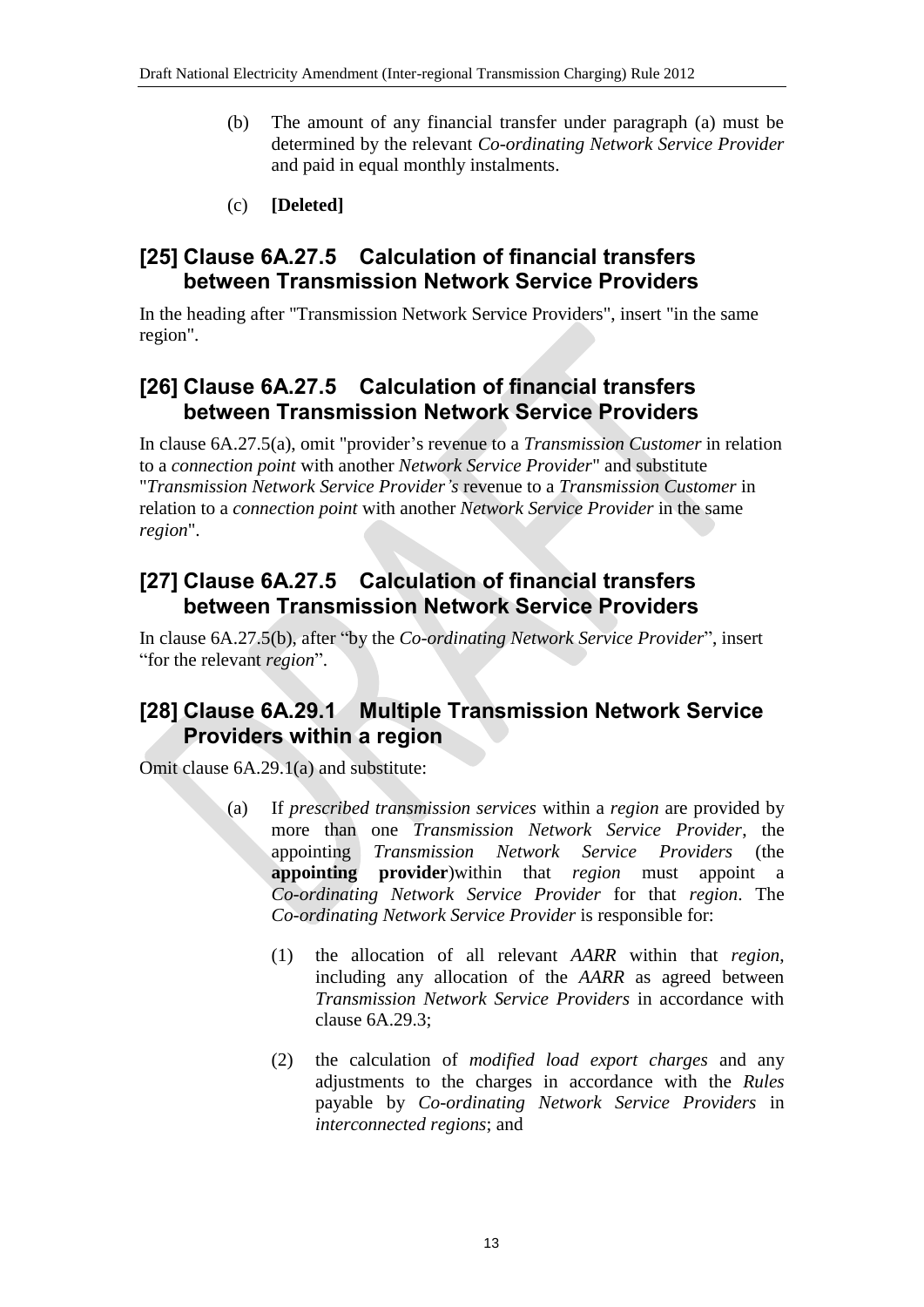(3) the allocation of *modified load export charges* and any adjustments to the charges in accordance with the *Rules* payable or receivable to or from *Co-ordinating Network Service Providers* in *interconnected regions* to each *Transmission Network Service Provider* within its *region*.

## **[29] Clause 6A.29.1 Multiple Transmission Network Service Providers within a region**

In clause 6A.29.1(e), omit "the proper performance of the coordination function" and substitute "the *Co-ordinating Network Service Provider* to properly perform its functions under this Part J."

#### **[30] New Rule 6A.29AModified load export charges**

After rule 6A.29, insert:

#### **6A.29A Modified load export charges**

This rule sets out the arrangements for the calculation, invoicing and payment of *modified load export charges*.

#### **6A.29A.1 Meaning of MLEC and single Transmission Network Service Provider in a Region**

For the purposes of this rule if *prescribed transmission services* within a *region* are provided by only one *Transmission Network Service Provider* then references in this rule to a *Co-ordinating Network Service Provider* shall include references to that *Transmission Network Service Provider*.

#### **6A.29A.2 Calculation of the modified load export charges**

- (a) A *Co-ordinating Network Service Provider* for a *region* must calculate the *modified load export charge* payable to it by the *Co-ordinating Network Service Provider* for each *interconnected region* in respect of the following *financial year*, by:
	- (1) calculating the amount that is 50% of the *annual service revenue requirement* for *prescribed TUOS services* for that *financial year* in the calculating *Co-ordinating Network Service Provider's region;*
	- (2) adjusting that amount by subtracting any amount estimated to be receivable by *Transmission Network Service Providers* in the calculating its *Co-ordinating Network Service Provider's region* as proceeds from auctions (as referred to in clause  $6A.23.3(b)(1);$
	- (3) allocating the adjusted amount calculated under subparagraph (2) to the *connection points* of *Transmission Customers* in its *region* and to *Transmission Network Services Providers*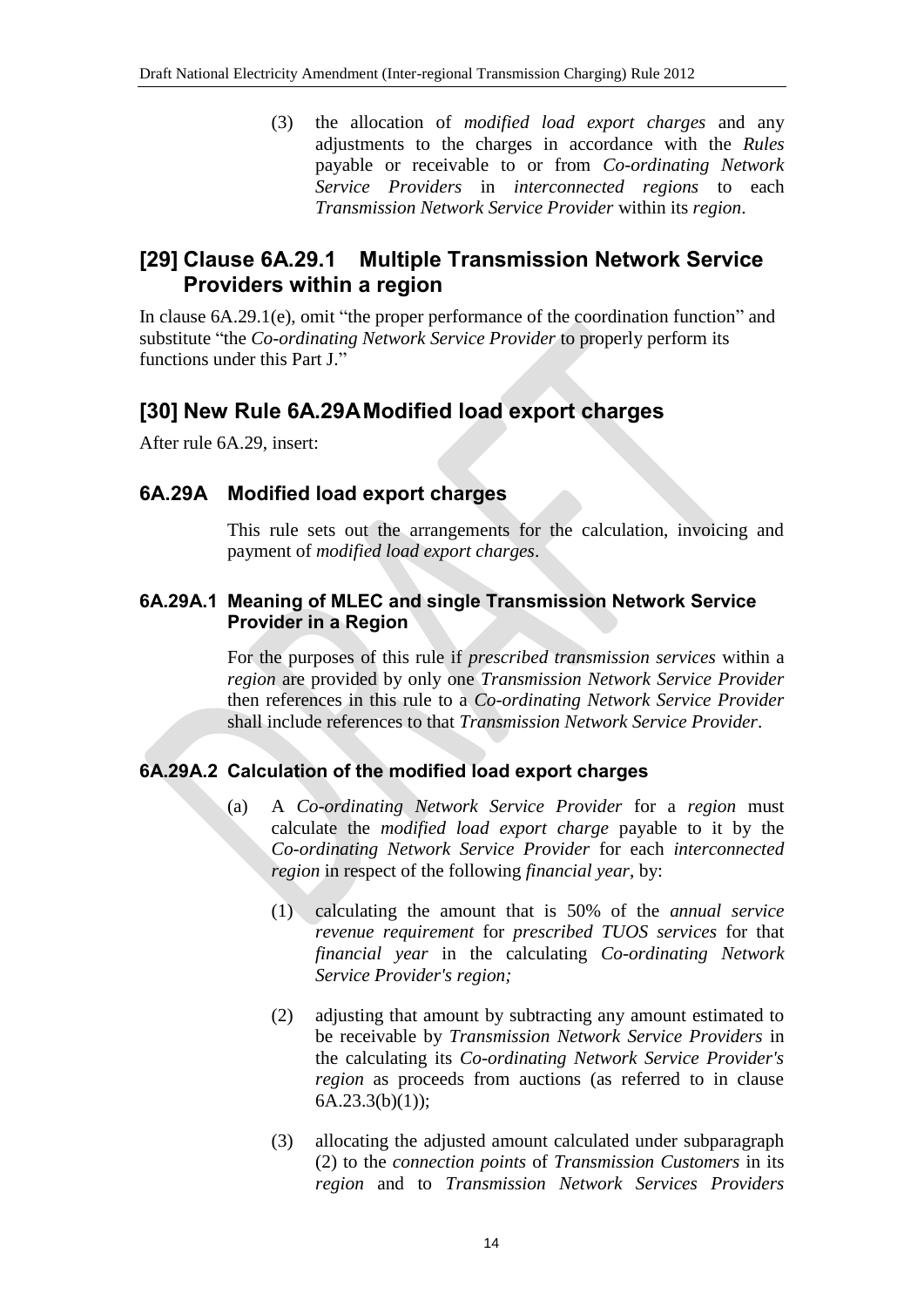*interconnected* to its *region* (as if those *connection points* were also *connection points* of *Transmission Customers*) on the basis of their proportionate use of *transmission system* assets. The *MLEC CRNP Methodology* is the only permitted methodology of estimating the proportionate use of the relevant *transmission system* assets for the purposes of this paragraph (3); and

- (4) determining the *modified load export charge* to be recovered from the relevant *Co-ordinating Network Service Provider* as the amount allocated in accordance with subparagraph (3), to the *connection points* of relevant interconnected *Transmission Network Services Providers* that is based on demand at times of greatest utilisation of the *transmission network* and for which *network* investment is most likely to be contemplated.
- (b) The *MLEC CRNP methodology* is the only permitted methodology of estimating the proportionate use of the relevant *transmission system* assets as referred to in subparagraph (a)(1).

#### **Note:**

The requirement for 50% share of the *ASRR* to the *CNSP's connection points* and *TNSPs interconnected* to its *region* and the use of the *MLEC CRNP Methodology* is to ensure that all *CNSPs* adopt a consistent approach for the *MLEC*.

#### **6A.29A.3 Calculation of adjustments to the modified load export charge**

A *Co-ordinating Network Service Provider* for a *region* must calculate adjustments to the *modified load export charge* amount payable to it by the *Co-ordinating Network Service Provider* for each *interconnected region* in respect of the following *financial year*, in accordance with clause 6A.23.3.

#### **6A.29A.4 Billing the modified load export charge**

- (a) The *Co-ordinating Network Service Provider* for a *region* must issue a monthly invoice in accordance with paragraph (b) to the *Co-ordinating Network Service Provider* for each *interconnected region* for the *modified load export charge* (including any adjustment made to it in accordance with the *Rules*) payable to it by that *Co-ordinating Network Service Provider*.
- (b) The bill referred to in paragraph (a) satisfy each of the following:
	- (1) set out the total annual estimated *modified load export charge* payable by the *Co-ordinating Network Service Provider*;
	- (2) must contain reasonable details of the calculation of the *modified load export charge*; and
	- (3) must be issued as equal monthly instalments.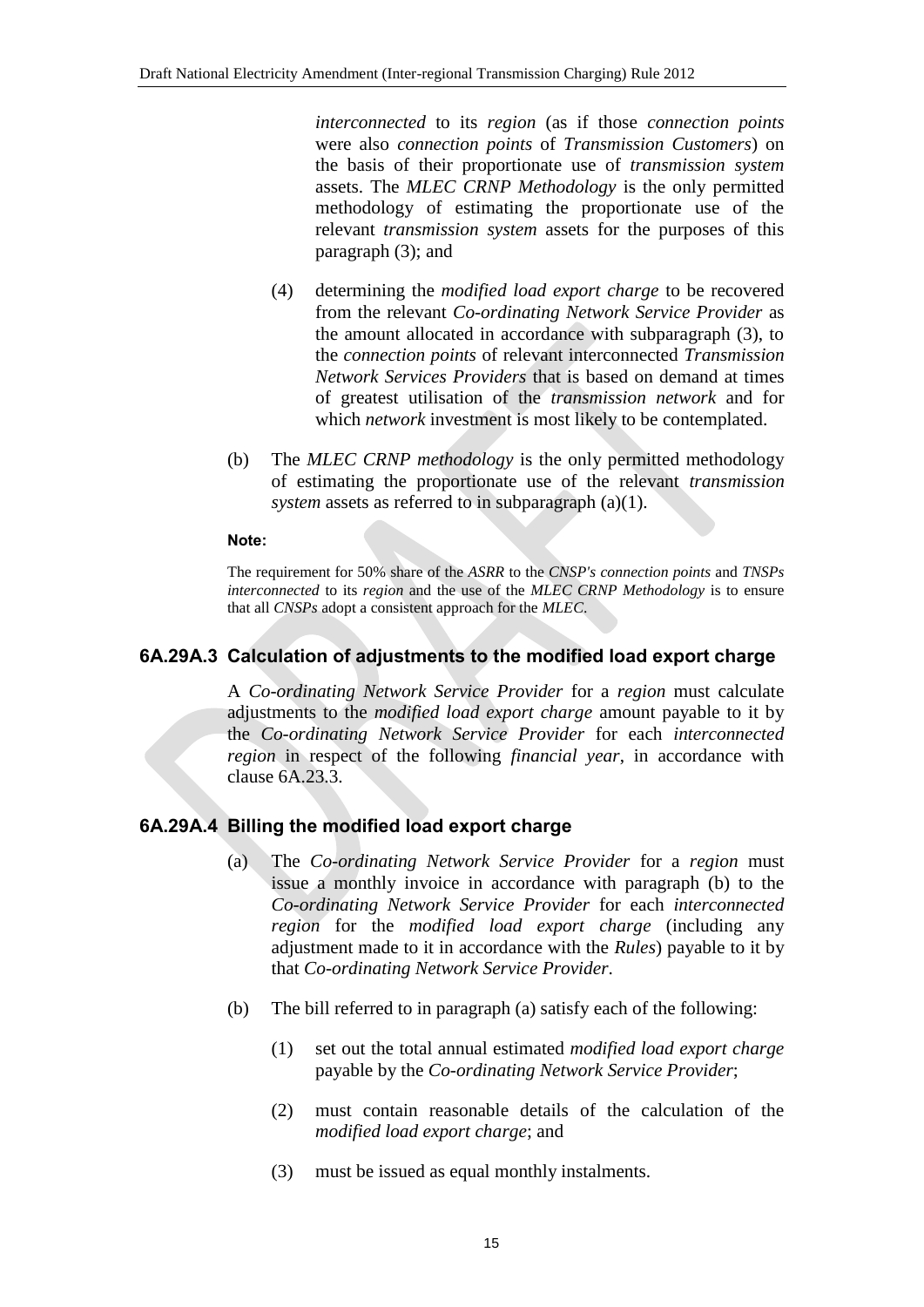- (c) A *Co-ordinating Network Service Provider* must promptly pay any amounts properly calculated as owing by it and billed under paragraph (b).
- (d) Subject to paragraph (b), *Co-ordinating Network Service Providers* may agree to such terms and conditions for billing as they consider appropriate.
- (e) Each *Transmission Network Service Provider* whose *transmission network* is located in the *region* of the *Co-ordinating Network Service Provider* referred to in clause 6A.29A.2 must provide that *Co-ordinating Network Service Provider* with such information as the *Co-ordinating Network Service Provider* reasonably requires to estimate *modified load export charges*.

#### **6A.29A.5 Allocation and billing process where multiple Transmission Network Service Providers in a Region**

Where there is more than one *Transmission Network Service Provider* in a *region*:

- (a) the *Co-ordinating Network Service Provider* for that *region* must allocate any amounts receivable by or payable to it for *MLEC* under this rule to each *Transmission Network Service Provider* in its *region* in accordance with its *pricing methodology*;
- (b) the *Co-ordinating Network Service Provider* must issue a bill to each *Transmission Network Service Provider* in its region the net amount of *MLEC* allocated as payable or receivable by it pursuant to paragraph (a) including reasonable details of the calculation of those amounts;
- (c) a *Transmission Network Service Provider* must pay any amounts properly charged and billed to it by a *Co-ordinating Network Service Provider* under paragraph (b); and
- (d) the *Co-ordinating Network Service Provider* must pay any amounts properly allocated as payable to a *Transmission Network Service Provider* under paragraph (b).

#### **[31] Clause S6A.3.3 Modified CRNP methodology**

In clause S6A.3.3(3), omit "pre-adjusted".

# **[32] Clause 8.2.1 Application and guiding principles**

After clause 8.2.1(h)(14), insert:

(14A) a decision by a *Co-ordinating Network Service Provider* with regard to the provision of an estimate of the *modified*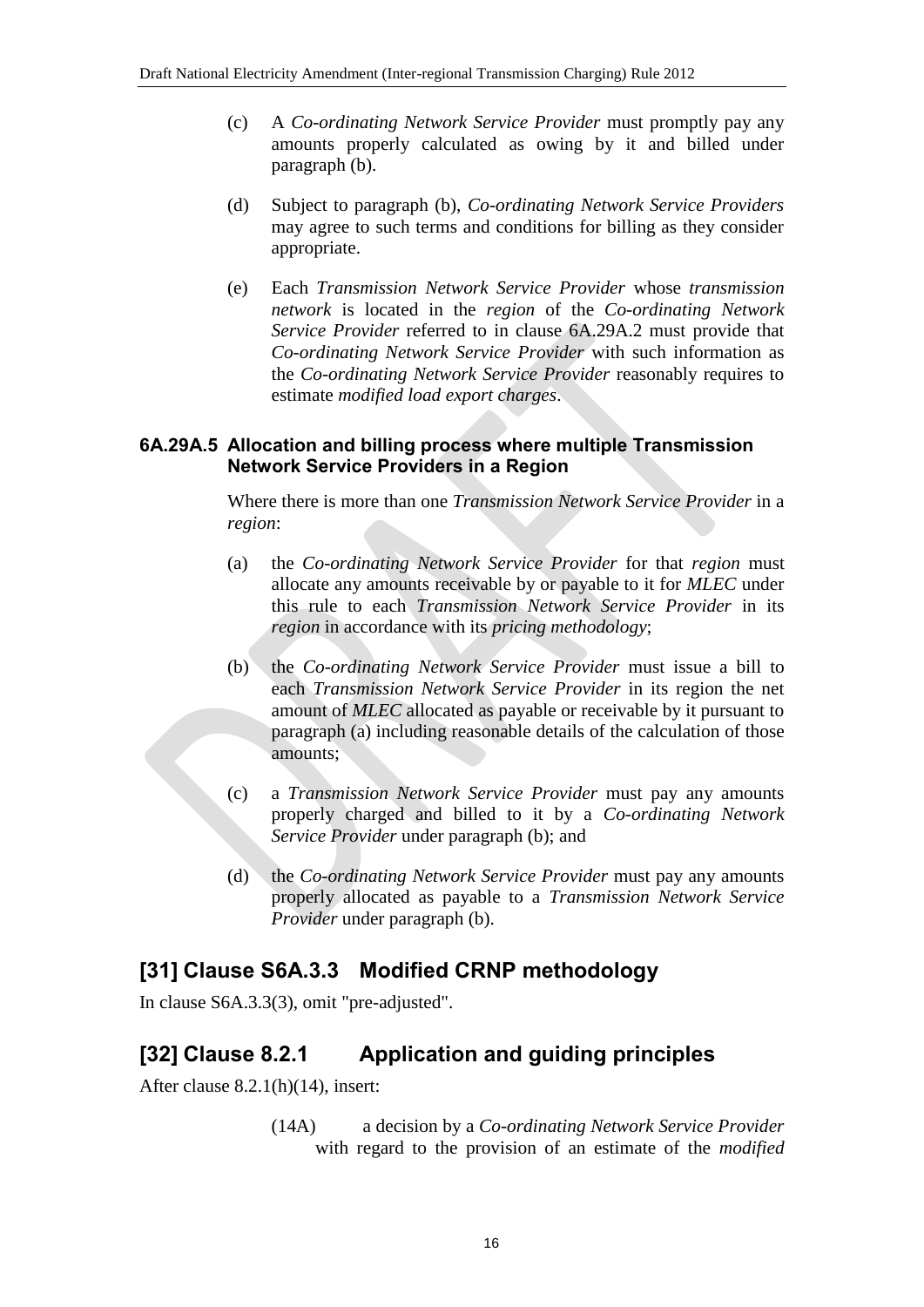*load export charge* payable to each *Transmission Network Service Provider* as referred to in clause 6A29.A.2.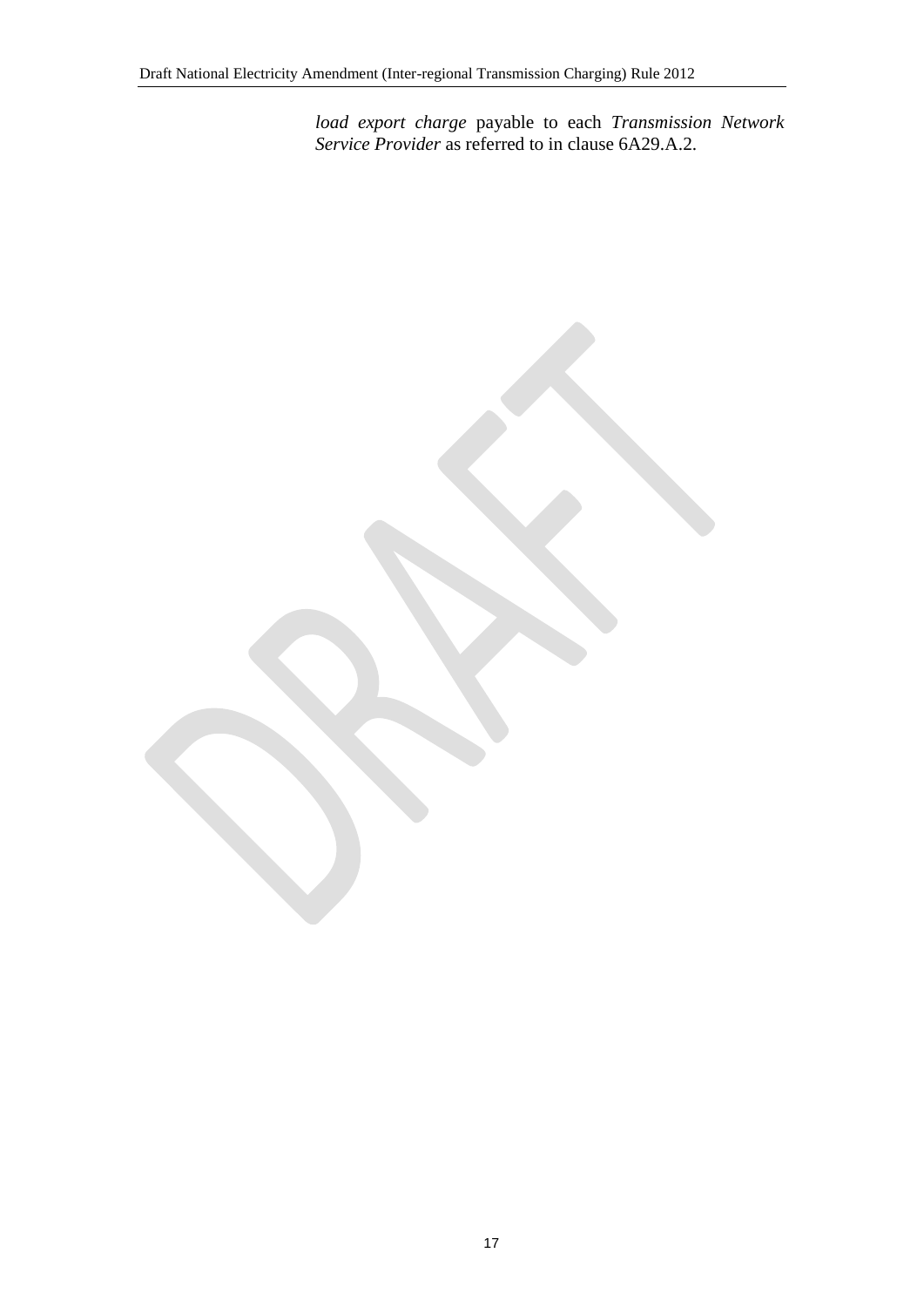#### <span id="page-17-0"></span>**Schedule 2 Amendments to the National Electricity Rules**

(Clause [4\)](#page-1-1)

# **[1] Chapter 10 Omitted definitions**

In Chapter 10, omit the following definitions: *cost reflective network pricing*; and *cost reflective network pricing methodology* or *CRNP methodology* or *modified CRNP methodology*.

## **[2] Chapter 10 Substituted definitions**

In Chapter 10, substitute the following definitions:

#### *over-recovery amount*

Any amount by which the revenue earned from the provision of *prescribed transmission services* in previous *regulatory years* exceeds the sum of the *AARR* in those *regulatory years*.

#### *prescribed common transmission services*

*Prescribed transmission services* that provide equivalent benefits to

- (a) all *Transmission Customers* who have a *connection point* with the relevant *transmission network* without any differentiation based on their location within the *transmission system*; and
- (b) *Transmission Network Service Providers* in *interconnected regions*, without any differentiation based on the location of their direct or indirect *connection* or *interconnection* with the relevant *transmission system*.

#### *prescribed TUOS services or prescribed transmission use of system services*

*Prescribed transmission services* that are not *prescribed common transmission services*, *prescribed entry services* or *prescribed exit services*, and that provide specific benefits to:

- (a) *Transmission Customers* who have a *connection point* with the relevant *transmission network*, based on the location of that *connection point* within the *transmission system*; and
- (b) *Transmission Network Service Providers* who have a direct or indirect *connection* or an *interconnection* with the relevant *transmission network*, based on the location of that *connection* or *interconnection* within the relevant *transmission system*.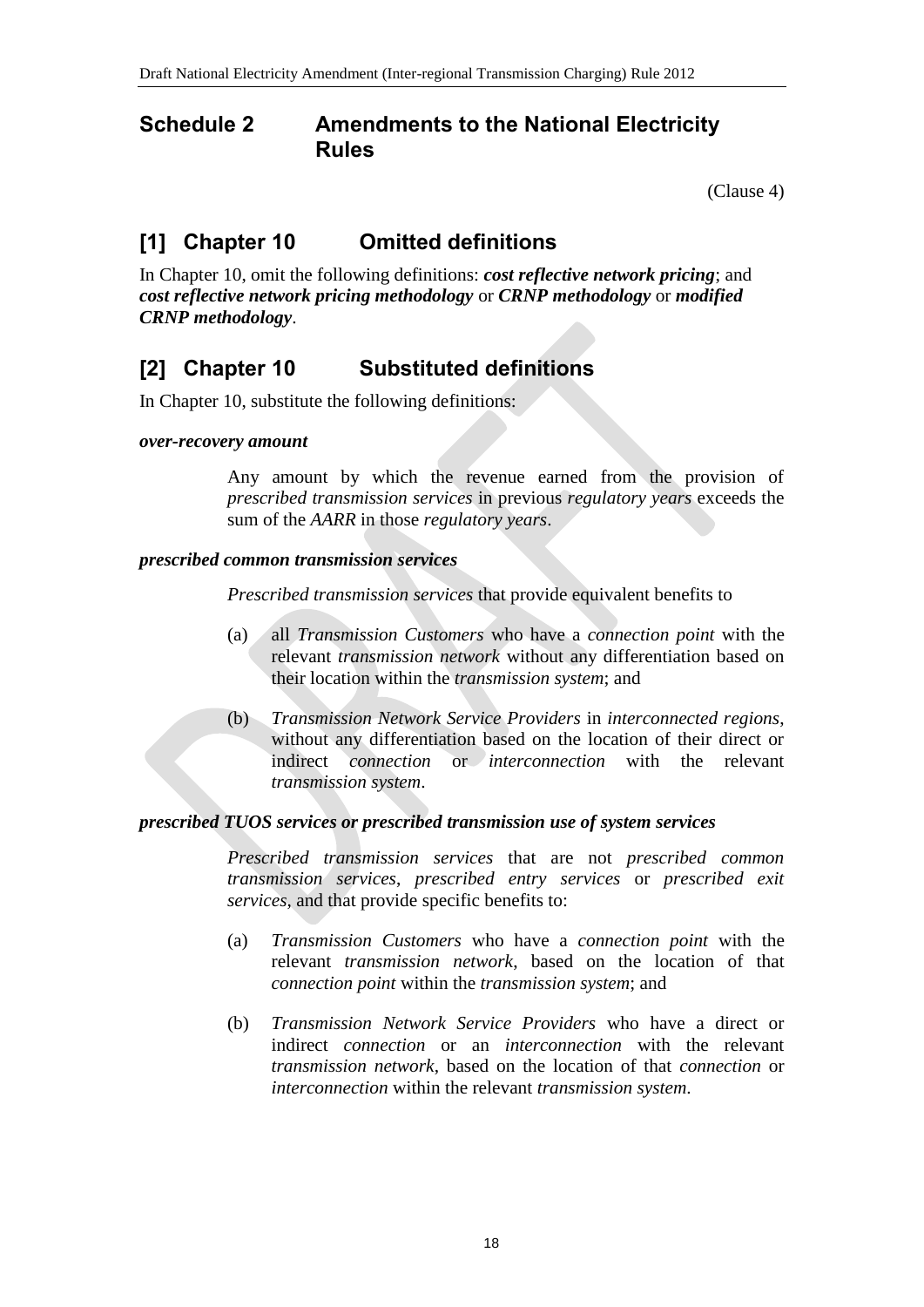#### *under-recovery amount*

Any amount by which the sum of the *AARR* in previous *regulatory years* exceeds the revenue earned from the provision of *prescribed transmission services* in those *regulatory years*.

### **[3] Chapter 10 New definitions**

In Chapter 10, insert the following definitions in alphabetical order:

#### *adjusted locational component*

Has the meaning given to it in clause 6A.23.3(b).

#### *adjusted non-locational component*

Has the meaning given to it in clause 6A.23.3(e).

#### *cost reflective network pricing or CRNP methodology*

The cost allocation methodology set out in clause S6A.3.2.

#### *MLEC CRNP Methodology*

For the purposes of calculating the *modified load export charges*, the *CRNP Methodology* (and for the avoidance of doubt, not the *modified CRNP Methodology*) provided that each of the following is satisfied:

- (a) for the purposes of clause S6A.3.2(1), network 'costs' are attributed to all *transmission systems* assets of the relevant *Transmission Network Service Provider*; and
- (b) for the purposes of clause S6A.3.2(3):
	- (1) every *interval* of the previous *regulatory year* in order to determine the range of actual operating conditions from the previous *regulatory year*; and
	- (2) the peak usage of each *transmission system* asset by each *load* is used to determine the allocation of dispatched *generation* to loads from the previous *regulatory year*.

#### *modified load export charges*

Charges received by or payable to the *Co-ordinating Network Service Provider* in a *region* by a *Co-ordinating Network Service Provider* in an *interconnected region* calculated under rule 6A.29A.2.

#### *pre-adjusted locational component*

Has the meaning given to it in clause 6A.23.3(a).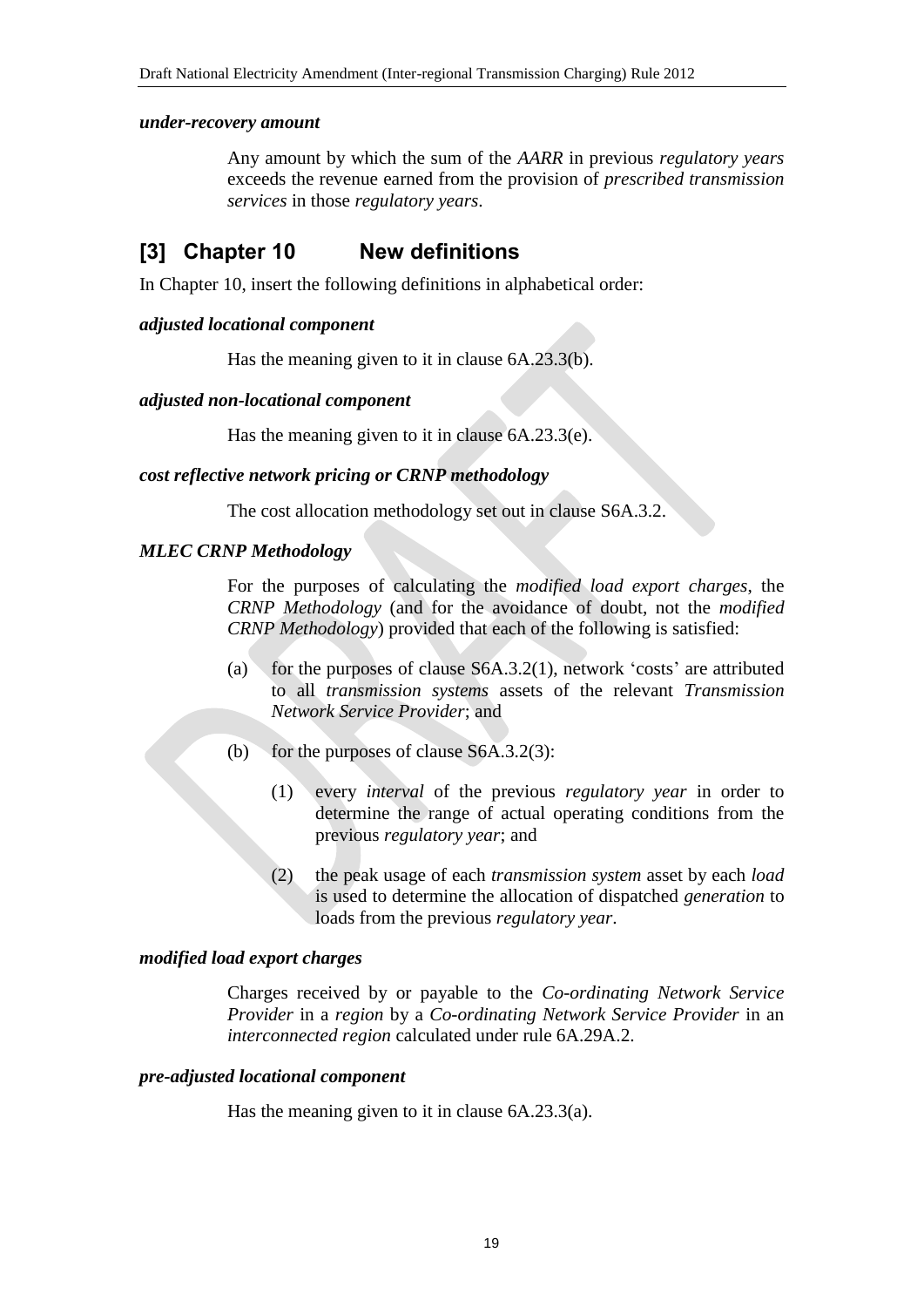# *pre-adjusted non-locational component*

Has the meaning given to it in clause 6A.23.3(a).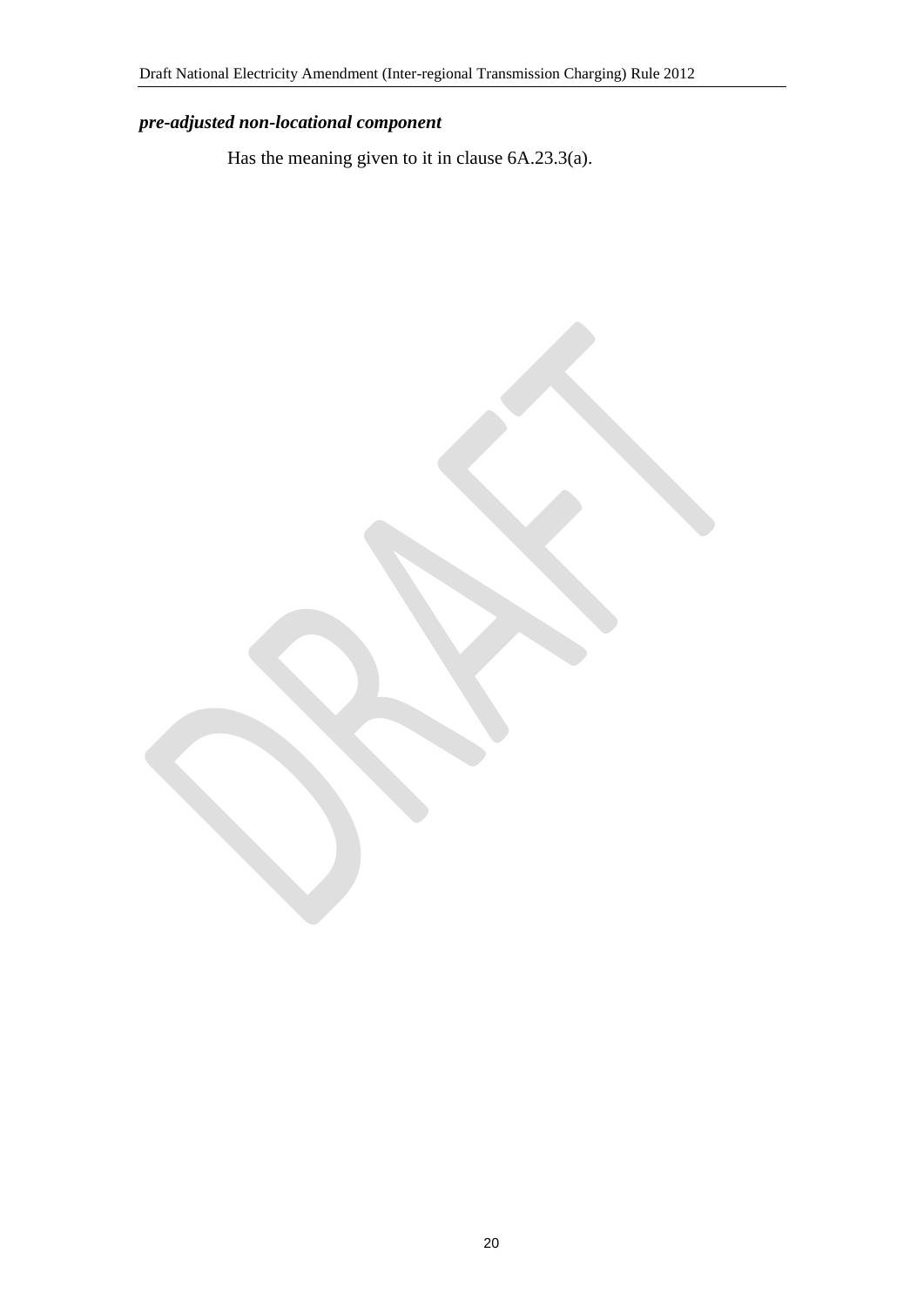### <span id="page-20-0"></span>**Schedule 3 Savings and Transitional Amendments to the National Electricity Rules**

(Clause [4\)](#page-1-1)

#### **[1] Chapter 11 Savings and transitional arrangements**

After rule 11.[xx], insert:

#### **Part [XX] Inter-regional Transmission Charging**

#### **11.[xx] Rules consequent on the making of the National Electricity Amendment (Inter-regional Transmission Charging) Rule 2012**

#### **11.[xx].1 Definitions**

For the purposes of this rule 11.[xx]:

**Amending Rule** means the National Electricity Amendment (Inter-regional Transmission Charging) Rule 2012.

**commencement date** means the date of commencement of Schedule 3 of the Amending Rule.

**proposed amended pricing methodology** means proposed amendments to the *pricing methodology* by a *Transmission Network Service Provider* as referred to in clause  $11.[xx].3(a)(1)$ .

**regulatory year 1** means the *regulatory year* of the *Transmission Network Service Provider's transmission determination* that immediately follows the year of the commencement date.

**regulatory year 2** means the *regulatory year* that follows regulatory year 1.

#### **11.[xx].2 Amendments to the pricing methodology guidelines**

(a) By no later than [DATE], the *AER* must amend the *pricing methodology guidelines* to take into account the Amending Rule.

#### **11.[xx].3 Amendments to the pricing methodologies of Transmission Network Service Providers**

- (a) By no later than [DATE], each *Transmission Network Service Provider*:
	- (1) must amend their *pricing methodology* to: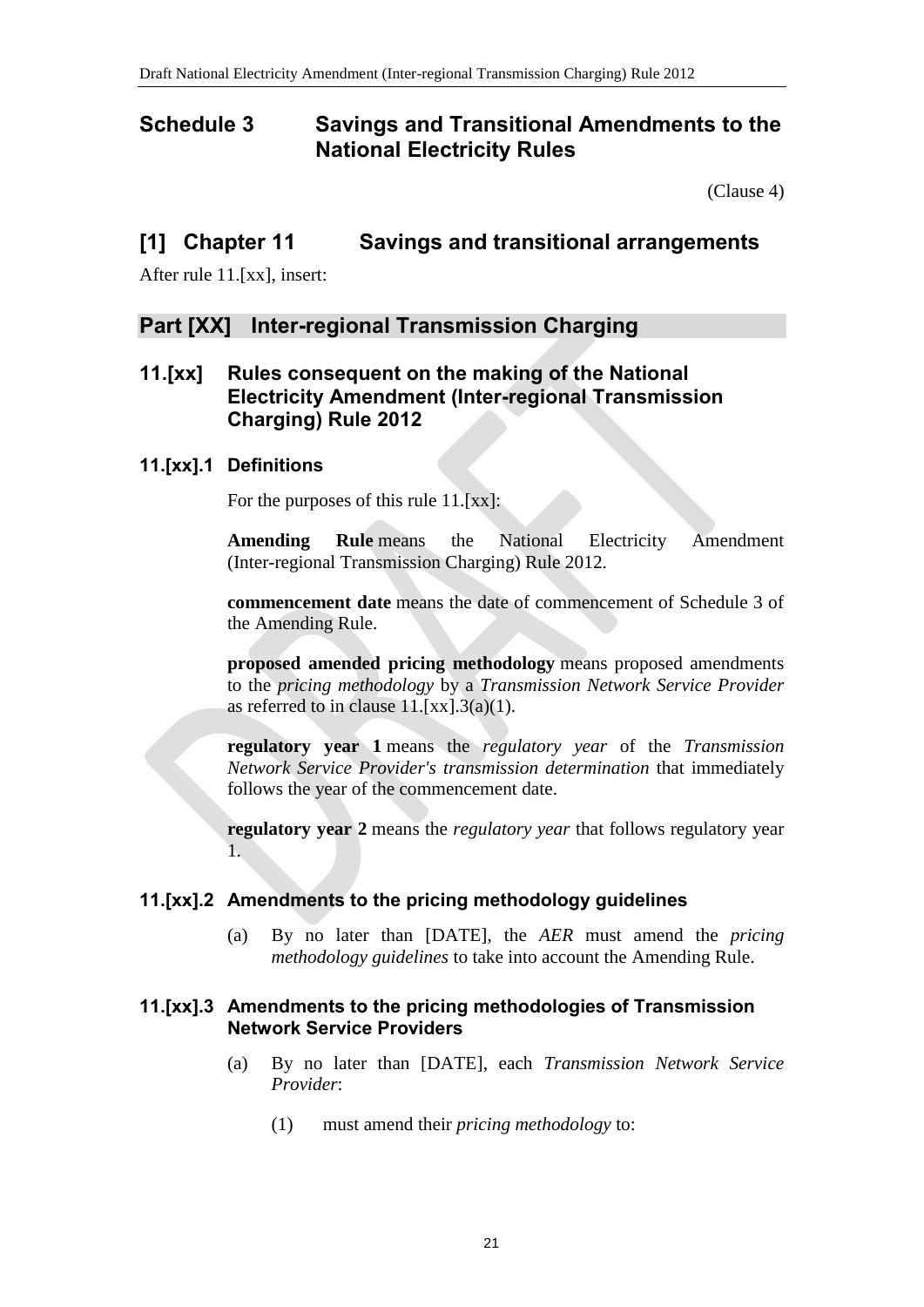- (i) comply with the requirements of the *pricing methodology guidelines* amended under clause  $11.[xx].2(a);$
- (ii) comply with the requirements of this Amending Rule; and
- (iii) set out the process by which the methodology, formula, process or approach for adjustments in clause 6A.23.3(f) are proposed to be taken,

(the proposed amended pricing methodology); and

- (2) must submit the proposed amended pricing methodology to the *AER*.
- (b) All references in clauses 6A.11.1, 6A.11.2, 6A.11.3, 6A.14.3(g) and 6A.14.3(h) to the "proposed *pricing methodology*" apply to the "proposed amended pricing methodology" submitted in accordance with subparagraph (a)(2).
- (c) Despite paragraph (b), the time specified in the invitation to make submissions on the proposed amended pricing methodology must not be earlier than 20 *business days* after its publication by the *AER*.
- (d) By no later than 60 *business days* after the relevant time referred to in paragraph (c), or as soon as practicable after that date, the *AER* must *publish*:
	- (1) notice of the making of the final decision on the proposed amended pricing methodology ; and
	- (2) the final decision on the proposed amended pricing methodology, including the reasons required to be included in it.
- (e) Despite clauses 6A.24.1(e), (f) and item 2 in clause S6A.4.2(k), a proposed amended pricing methodology that is approved by the *AER* under paragraph (d) will be deemed to be the *Transmission Network Service Provider's pricing methodology* from the date of its approval by the *AER*.

#### **11.[xx].6 Commencement of clause 6A.23.3(f) for further adjustments**

(a) Despite any other provision of the *Rules* (including any guideline or procedure made under the *Rules*), for regulatory year 1 and regulatory year 2, adjustments as referred to in clause 6A.23.3(f) must be determined in accordance with the methodology, formula, process or approach contained in the relevant *Transmission Network Service Provider's pricing methodology* approved under clause  $11.[xx].3(e).$